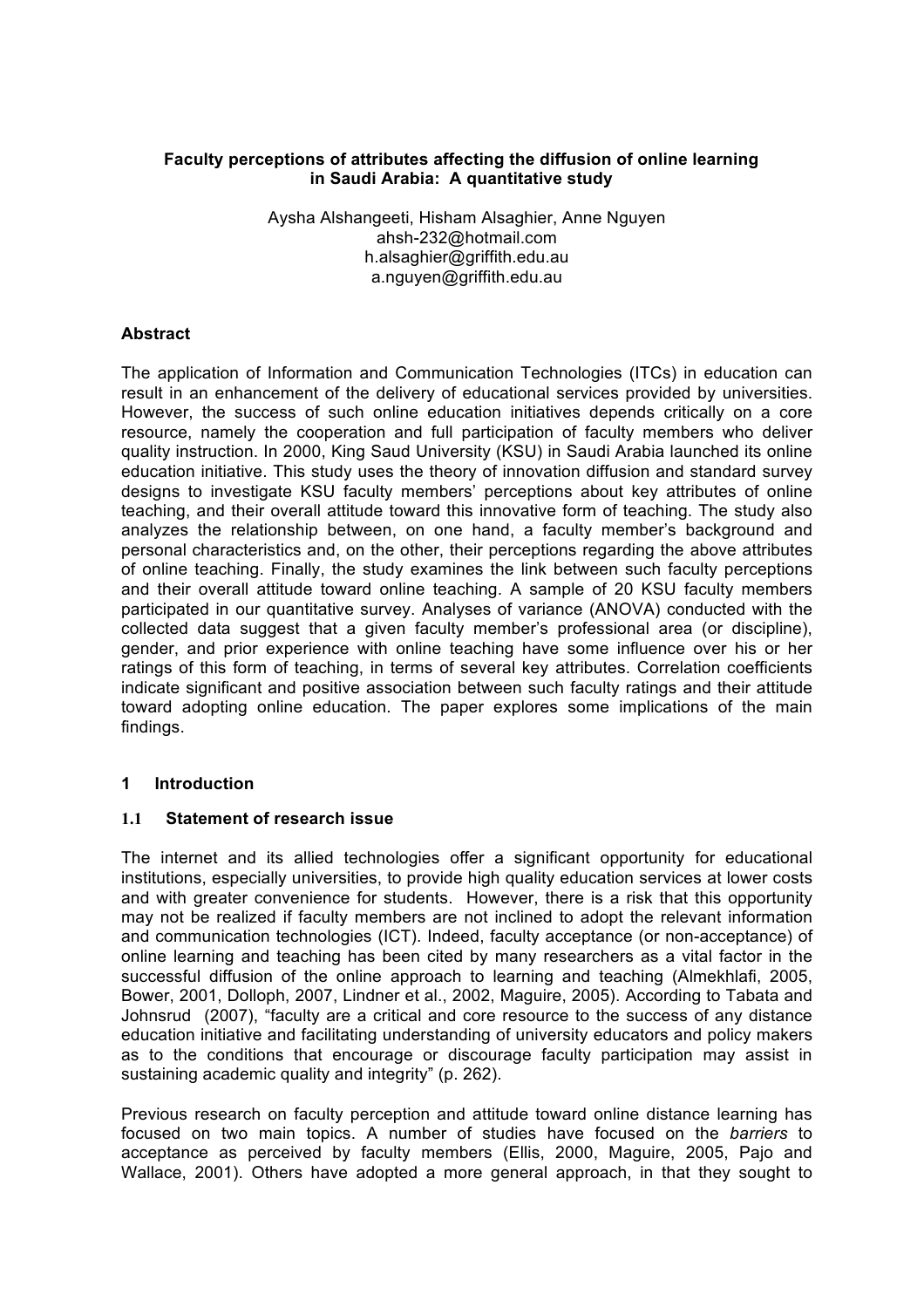identify factors that affect, *both positively and negatively*, faculty perception and attitude toward online learning (Lindner et al., 2002).

Earlier studies in this area have been carried out in a range of countries, including the USA (Ellis, 2000), China (Li, 2004) and Ghana (Yakah, 2005). Saudi Arabia, where rapid modernization and adoption of latest technologies are taking place within a traditionally conservative society, offers an interesting case study in terms of possible contrasts as well as similarities with findings previously obtained elsewhere. There have been a number of studies of faculty perception in Saudi Arabia of online learning (Almobarraz, 2007, AL-Arfaj, 2001, AL-Augab, 2007, AL-Balawi, 2007). However, to our knowledge, there has been no comprehensive study that investigates, in a Saudi Arabian context, the relationship between faculty personal characteristics and their perception of, and attitude toward, online learning.

# **1.2 Purpose of study and key research questions**

The purpose of this study is to examine the relationship between the personal characteristics (age, gender, level of education, teaching experience) of faculty members of a major Saudi Arabian university (King Saud University) and their perceptions of online learning attributes, and between such perceptions and attitudes toward online learning. Specifically, the study addresses four research questions:

- 1- How do faculty members of King Saud University (KSU) perceive key attributes of online teaching?
- 2- What is the attitude of faculty members toward online teaching?
- 3- What is the relationship between faculty members' personal characteristics and their perceptions of online teaching attributes?
- 4- What is the relationship between faculty members' perceptions of online teaching attributes and their attitude toward online teaching?

# **2 Theoretical framework and background**

# **2.1 Theoretical frame work**

The theoretical framework supporting this study is the theory of diffusion of innovation. Rogers (2003) defined an innovation as an idea, practice, or object that is perceived by an individual as new. He described diffusion as the process in which an innovation is spread over time through certain channels among the members of a social system. Conceptually, he saw each individual member as passing through five stages of the innovation-decision process, namely:

- 1- Knowledge stage: where an individual is exposed to the existence of an innovation and gains some understanding of how the new innovation works.
- 2- Persuasion stage: where the individual starts to form a favorable or unfavorable attitude toward the innovation based on perceived characteristics of the innovation.
- 3- Decision stage: where the individual becomes involved in activities that lead to a choice to accept or reject the innovation.
- 4- Implementation stage: where the individual puts the innovation into use.
- 5- Confirmation stage: where the individual seeks reinforcement of the innovation decision already made in the decision stage, or reverses the previous decision to adopt or reject if he or she is exposed to conflicting messages about the innovation.

Roger (2003) also identified five attributes, or characteristics, that affect the diffusion of an innovation: relative advantage, compatibility, complexity, trialability, and observability.

1- Relative advantage is the degree to which an innovation is perceived to be better than the alternatives.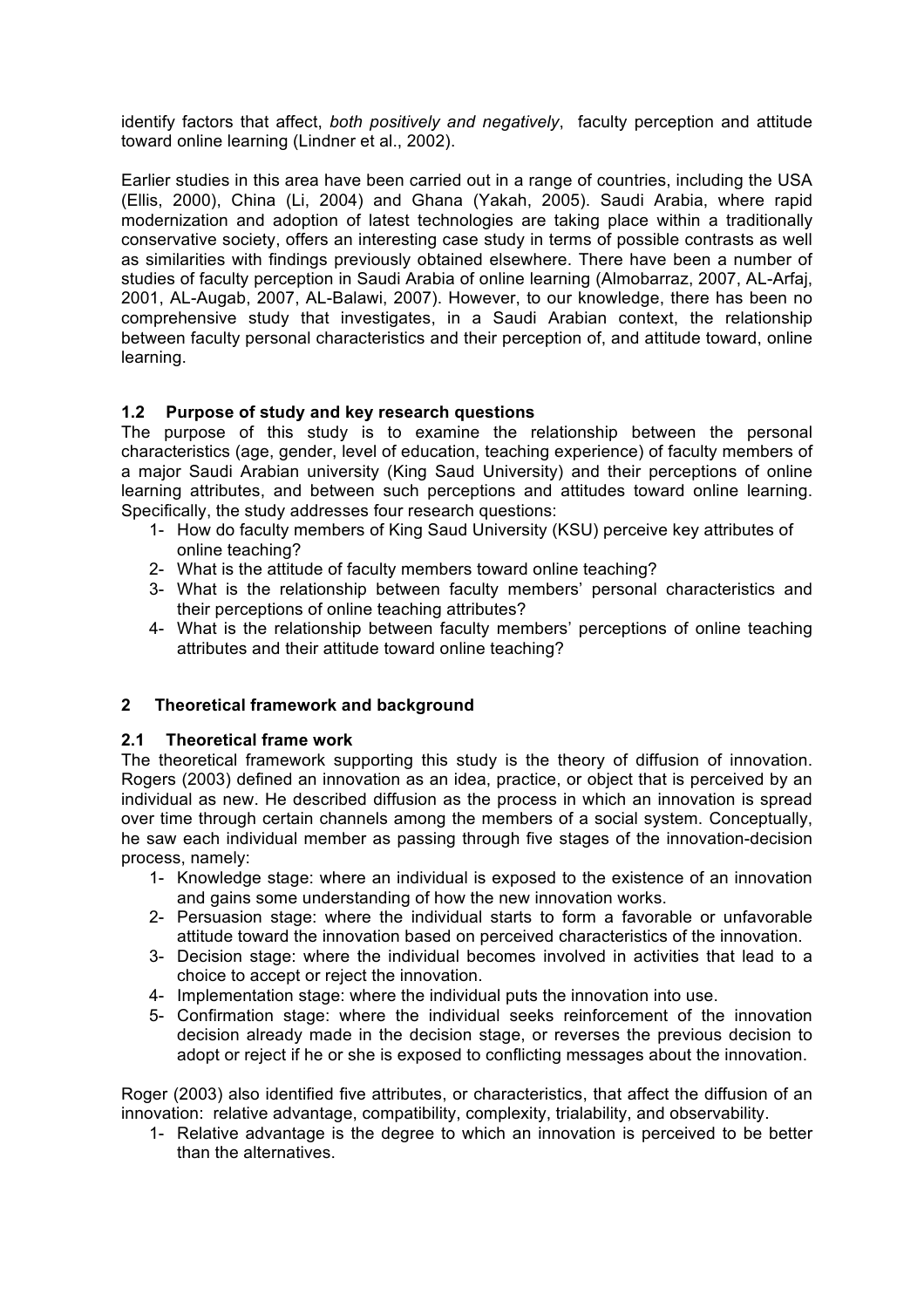- 2- Compatibility is the degree to which an innovation is viewed as consistent with existing values, past practices, and experiences of the adopters.
- 3- Complexity is the degree to which an innovation is seen as difficult or hard to understand and use.
- 4- Trialability is "the degree to which an innovation may be experimented with on a limited basis" (Rogers, 2003). Typically the rate of adoption of an innovation is positively associated with its degree of trialability.
- 5- Observability is "the degree to which the results of an innovation are visible to others" (Rogers, 2003). Again, the rate of adoption is expected to be positively associated with the observability of an innovation's effects.

# **2.2 Existing research**

Lindner et al (2002) conducted a quantitative study to explore the factors that affect faculty perceptions of technologically mediated instruction. They reported an inverse relationship between tenure and academic rank/position on one hand and, on the other, the use of online distance education. They linked this finding with the fact that newer faculty members tend to be more familiar and have greater skills with recent technologies and, therefore, are more comfortable to use technology in the classroom.

Tabata & Johnsrud (2007) employed quantitative methods and diffusion of innovation theory to explore factors affecting faculty perception of online teaching, and adoption of innovations, at a ten-campus system of public, postsecondary institutions. Their findings suggest that faculty participation in online learning depends on faculty skills in using technologies, available training and assessment for faculty, and appropriate course design.

Dolloph (2007) conducted a qualitative study to investigate faculty perceptions of online distance courses . The results suggest that a faculty member's previous experience with distance learning, as well as the availability of technical support, affect his or her perceptions toward online education.

Li (2004) carried out a quantitative study based on the responses of 273 faculty members in China. The results tend to support the conceptualization of online learning in terms of the five attributes mentioned above (relative advantage, compatibility, complexity, trialability, and observability). Interestingly, they also suggest that previous teaching experience had no significant influence on these five attributes except compatibility.

AL-Augab (2007) conducted a quantitative study similar to that of Li (2004) in order to examine the attitudes of *female* faculty and students toward online learning in Saudi Arabia. The results indicate that faculty and student have positive attitudes toward online learning, and that previous experience with using technology in education is not considered essential or important.

Similarly, AL-Balawi (2007) conducted a quantitative study to investigate factors relating to the implementation of online learning at three universities in Saudi Arabia. He found that faculty there had generally positive attitude toward online learning.

# **3 Methods**

# **3.1 Survey: a quantitative approach to research issue**

As its title indicates, this study adopts a quantitative approach. Bryman (2004) suggests that quantitative methods represent "… a deductive approach to the relationship between theory and research, in which the accent is placed on testing theories …" (p. 19). An important step in this testing process is the collection of numerical data (Muijs, 2004, p. 2). Since research into online education in Saudi Arabia is still at an early stage, collecting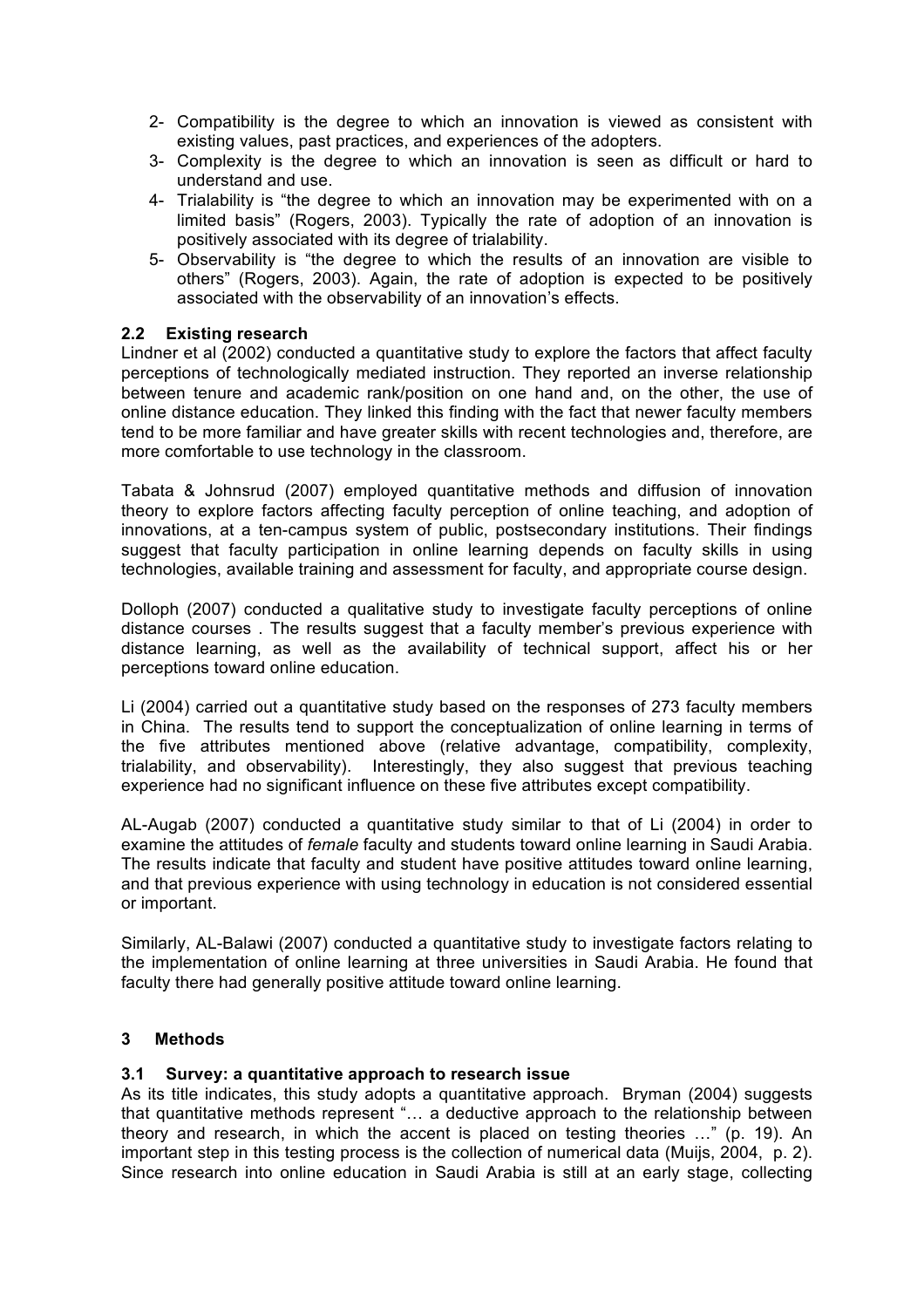multiple sets of relevant numerical data is, at present, an essential step toward a more complete understanding of the processes and issues involved. It is expected that future research will build on the present study by gathering both quantitative and qualitative information.

For this study, closed (rather than open-ended) questions were used. Closed questions allow data to be collected relatively quickly and flexibly (e.g., via mail surveys). Further, the collected data (in standard forms) can then be processed in a relatively straightforward manner (De Vaus, 2002, Dillman, 2000, Sekaran, 2003).

This study uses a questionnaire instrument to collect quantitative data relating to (i) faculty perceptions about five attributes of online teaching (*relative advantage, compatibility, complexity, trialability, and observability*); (ii) faculty personal characteristics, namely age, gender, level of education, teaching experience, professional area, and online teaching experience; and (iii) faculty attitudes toward online teaching.

## **3.2 Survey sample and instrument**

First established in 1957, King Saud University (KSU) is located in Riyadh and is the oldest and largest of Saudi Arabia's universities**.** In 2000, KSU began to utilize internet capabilities in delivery of educational services. In the academic year 2005/2006 there were 3136 faculty members at KSU, including academic staff, lecturers, demonstrators and teachers (KingSaudUniversity, 2008).

The survey population is defined to include all KSU staff members who teach students in any course at the university. The sample size was 20 of those faculty members. The participants agreed to participate in the study on a voluntary basis and to share their professional experience through the questionnaire instrument.

The study instrument consists of three sections. (The complete instrument is available from the authors.) The first section seeks to elicit personal characteristics of the responding faculty member: experience in teaching online courses, college affiliation, gender, age, and general teaching experience. The second section measures the respondent's perceptions about five online teaching attributes: relative advantage, compatibility, complexity, trialability, and observability. A five-point Likert scale is used, with 1=Strongly Disagree (SD); 2=Disagree (D); 3=Neutral (N); 4=Agree (A); and 5=Strongly Agree (SA). The questions in the second section are adapted from (Li, 2004). The third section asks the respondent to indicate their attitude toward teaching online courses. A five-point scale is again used. The questions in the third section are adapted from Mishra and Panda (MISHRA and PANDA, 2007).

# **3.3 Data collection, reliability and validity**

Data were collected through personally delivered survey questionnaire forms. Starting from October 10, 2008, these questionnaires, together with consent forms (also available from the authors), were distributed to 20 associates of the authors. All of these associates were KSU faculty members. They were asked to fill in their questionnaire form in their spare time and one of the authors collected the forms after they were completed. All potential participants were informed that their participation is completely voluntary. Data collection ceased on October 20, 2008. A response rate of 100% (*n*=20) was obtained.

According to Creswell (2008), in quantitative survey research an instrument is reliable if the scores obtained from it are "stable and consistent" (p. 169) – that is, when it is administered a number of times, the scores obtained should not differ from each other too much or haphazardly. A standard reliability statistic, namely Cronbach's Alpha, is used to test the reliability of the data obtained. In the present case, the statistic was  $r = 0.848$  with respect to faculty perception about attributes of online teaching, and  $r = 0.978$  with respect to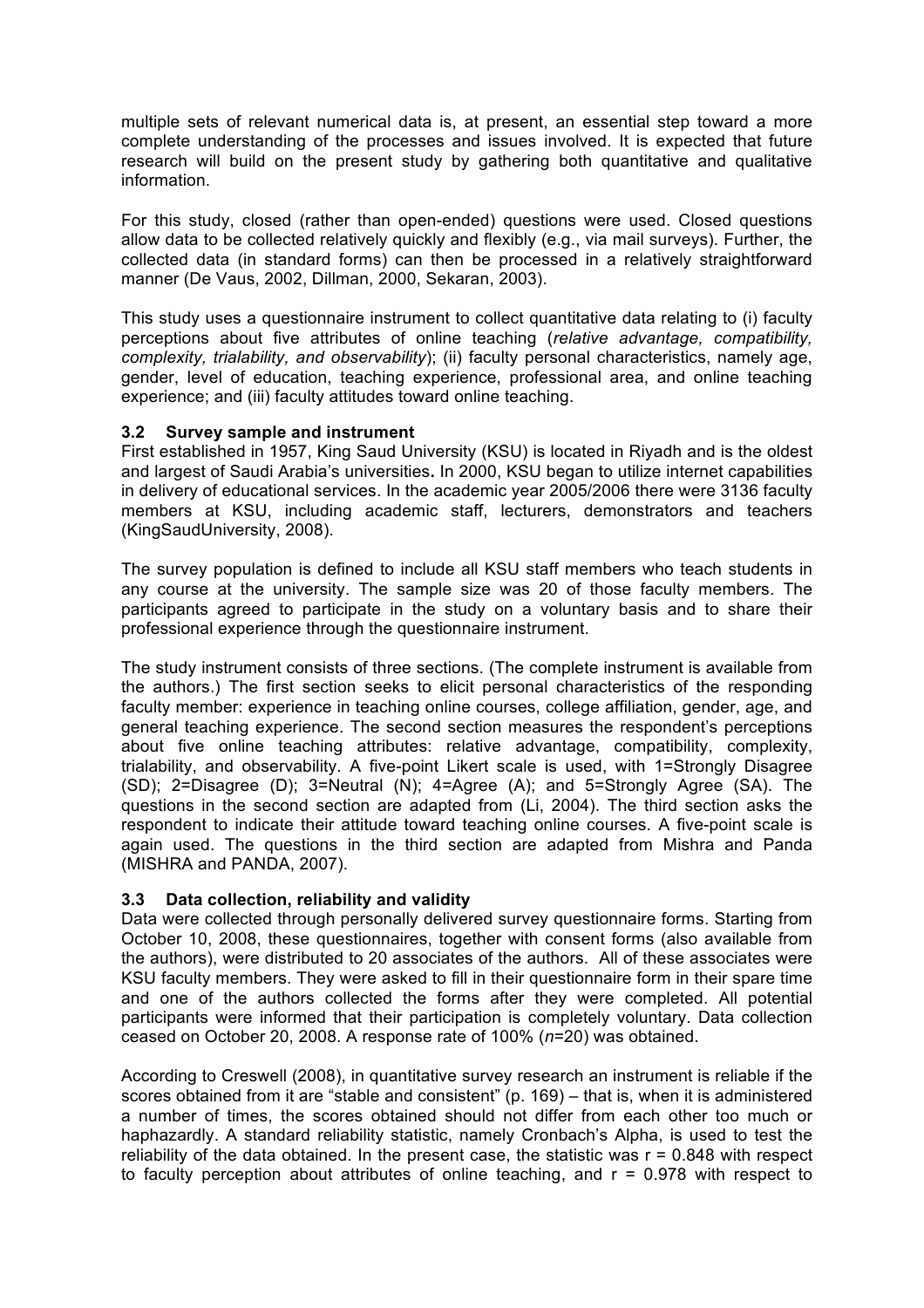faculty attitude toward online teaching. Both of these suggest that the data are reasonably reliable.

Golafshani (2003) defines validity in quantitative research in terms of "whether the research truly measures that which it was intended to measure or how truthful the research results are". The validity of a finding is often assessed by means of consistency with other findings in the same study, or with findings by previous researchers asking a series of questions, and will often look for the answers in the research of others. (p. 599). Such validity checks are included in our analysis below.

# **3.4 Overview of methods of analysis**

The collected data were analyzed with the use of the Statistical Package for Social Sciences (SPSS, 16.0). The analysis has five specific objectives:

## **Objective 1**

The first objective is to obtain an understanding of the background of the responding faculty members, in terms of a number of personal characteristics, including gender, age, level of education, general teaching experience, and online teaching experience. Responses were used to calculate frequencies and distributions.

## **Objective 2**

This objective relates directly to Research Question 1: to obtain measures of faculty perception with respect to key attributes of online learning. These attributes include: relative advantage, compatibility, complexity, trialability, and observability. Responses were recorded as SPSS scale variables, which were then used in further analysis.

### **Objective 3**

This objective relates directly to Research Question 2: to gauge faculty attitude toward teaching online courses. Faculty members' responses were recorded as values of an SPSS scale variable, which were then used in further analysis.

### **Objective 4**

This objective relates directly to Research Question 3: to examine the relationship between the personal characteristics of a respondent and his or her perceptions regarding the attributes of online education. Analysis of variance (ANOVA) was conducted with the use of SPSS.

### **Objective 5**

This objective relates directly to Research Question 4: to examine the relationship between a respondent's perceptions regarding the attributes of online education and his or her attitude toward this form of education. Using SPSS, Pearson's correlation coefficient was calculated to determine the extent of association between faculty perceptions and faculty attitude toward online teaching.

### **4 Results**

### **4.1 Background/personal characteristics of respondents**

### **Gender**

Table 1 shows the distribution of faculty participants *(N=20*) by gender. Twelve participants (60%) were male and eight participants (40%) were female.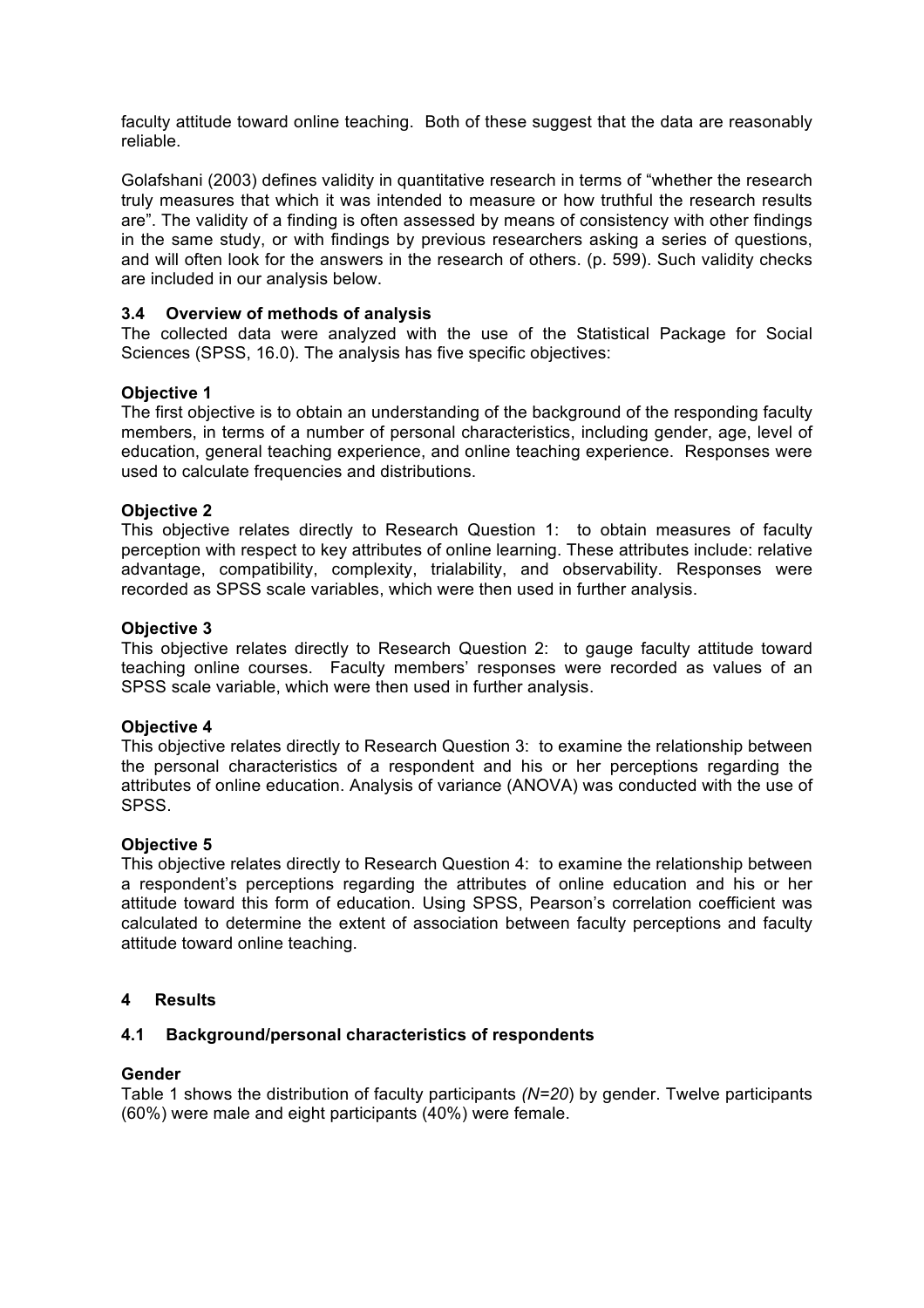Table 1: Distribution of Participating KSU Faculty by Gender (N=20)

| Gender | Frequency Percent |       |
|--------|-------------------|-------|
| Male   | 12                | 60.0  |
| Female | 8                 | 40.0  |
| Total  | 20                | 100.0 |

# **Age**

Table 2 shows the distribution of participating faculty (*N= 20*) by age. One participant (5%) was under the age of 26; six (30%) were in the 26-30 age group; six were (30%) were in the 31-35 group; four (20%) in the 36-40 group; two (20%) in the 41-45 group; and one (5%) was over the age of 46. The youngest faculty member was 25 years old and the oldest was 48. The average age of participants was approximately 34 years.

Table 2: Distribution of Participating KSU Faculty by Age (N=20)

| Age Group    | Frequency | Percent |
|--------------|-----------|---------|
| < 26         |           | 5.0     |
| 26-30        | 6         | 30.0    |
| $31 - 35$    | 6         | 30.0    |
| 36-40        | 4         | 20.0    |
| 41-45        | 2         | 10.0    |
| 46-50        | 1         | 5.0     |
| <b>Total</b> | 20        | 100.0   |

# **Level of Education**

Table 3 provides the distribution of the sample by the highest level of education achieved by each respondent. Six participants (30%) had a bachelor degree; twelve (60%) had a master degree; and two (10%) had a doctoral degree.

Table 3: Distribution of Participating KSU Faculty by Level of Education (N=20)

| Degree          | Frequency | Percent |
|-----------------|-----------|---------|
| <b>Bachelor</b> | 6         | 30.0    |
| Master          | 12        | 60.0    |
| Doctoral        |           | 10.0    |
| <b>Total</b>    | 20        | 100.0   |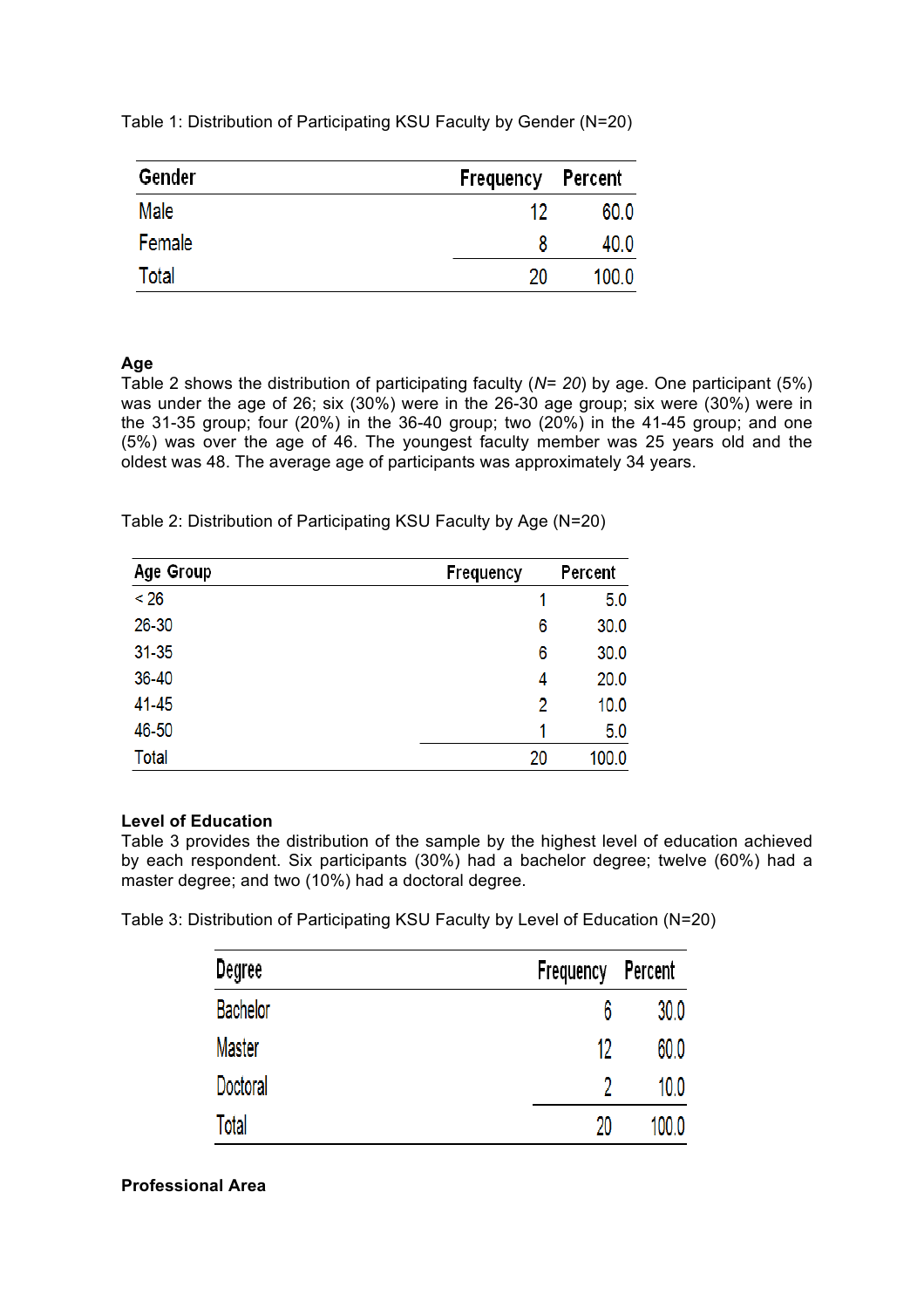Table 4 shows the distribution by professional area, which is indicated by the relevant college. Participants were associated with five different colleges. Of these participants, 8 (40%) were from the education college, 4 (20%) from engineering, 4 (20%) from business, 2 (10%) from computer science, and 2 (10%) from the science college.

| College                 | Frequency | Percent |
|-------------------------|-----------|---------|
| <b>Computer Science</b> |           | 10.0    |
| <b>Education</b>        | 8         | 40.0    |
| <b>Business</b>         |           | 20.0    |
| Science                 | 2         | 10.0    |
| Engineering             | 4         | 20.0    |
| Total                   | 20        | 100.0   |

Table 4: Distribution of Participating KSU Faculty by Professional Area (N=20)

## **General teaching experience**

Table 5 provides the distribution by general teaching experience. Six participants (30%) had less than two years of teaching experience. Seven (35%) had between 3-6 years, two (10%) had between 7-9 years, three (15%) had between 10-12 years, one (5%) had between 13-15 years, and one (5%) had between 16-18 years of teaching experience.

Table 5: Distribution of Participating KSU Faculty by Teaching Experience (N=20)

| <b>Teaching Experience</b> | Frequency | Percent |       |  |
|----------------------------|-----------|---------|-------|--|
| $\leq$ 2                   |           | 6       | 30.0  |  |
| $3-6$                      |           |         | 35.0  |  |
| $7-9$                      |           | 2       | 10.0  |  |
| $10 - 12$                  |           | 3       | 15.0  |  |
| $13 - 15$                  |           |         | 5.0   |  |
| $16 - 18$                  |           |         | 5.0   |  |
| Total                      | 20        |         | 100.0 |  |

### **Online teaching experience**

Table 6 shows the distribution of participating KSU faculty (N=20) by their online teaching experience. Fifteen participants (75%) had some online teaching experience and five participants (25%) had no such experience.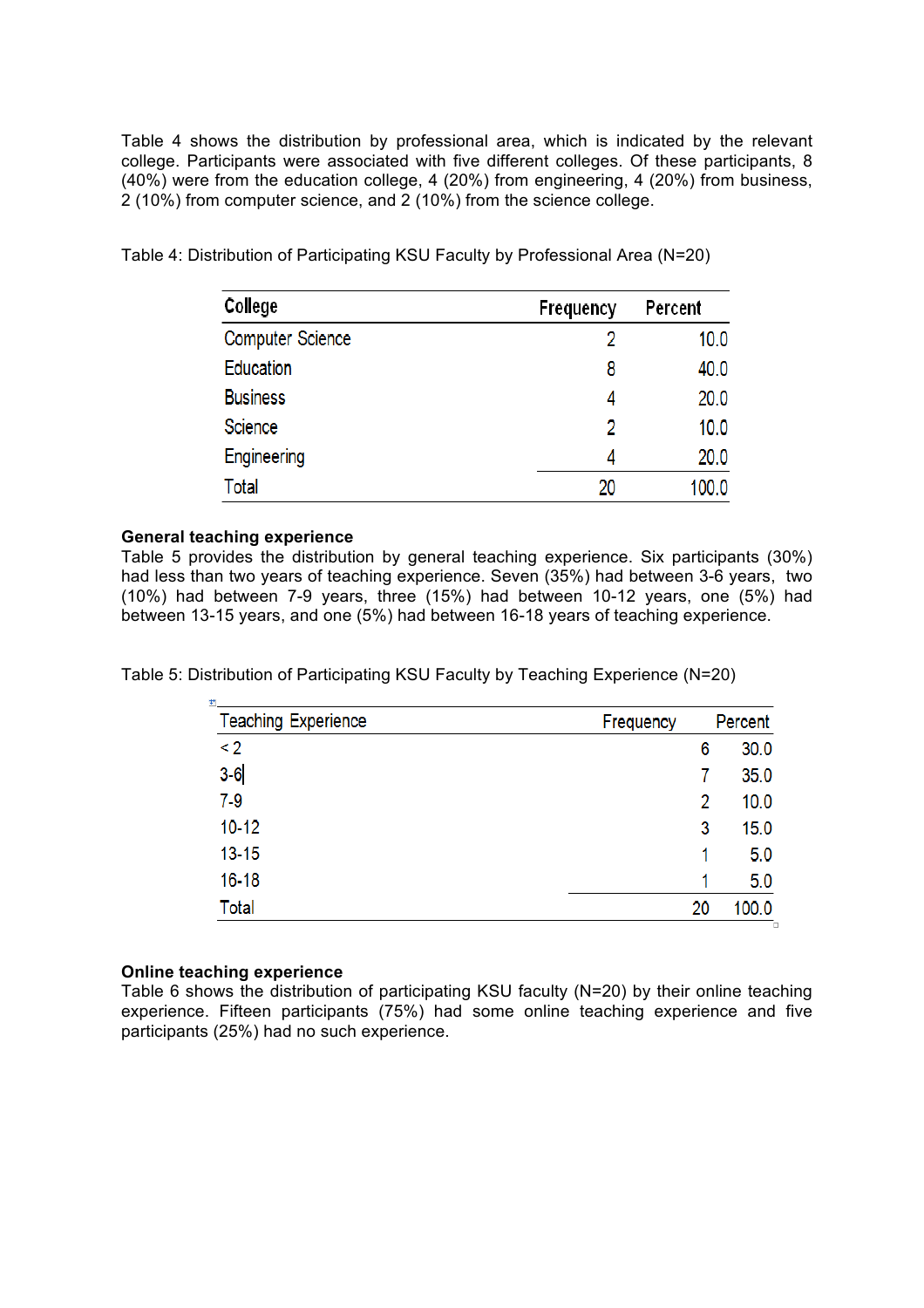Table 6: Distribution of Participating KSU Faculty by Online Teaching Experience (N=20)

| <b>Online Teaching Experience</b>  | Frequency | Percent |
|------------------------------------|-----------|---------|
| Have online teaching experience    | 15.       | 75.0    |
| Have no online teaching experience | 5         | 25.0    |
| Total                              | 20        | 100.0   |

# **4.2 Perceptions regarding key attributes of online teaching**

# **4.2.1 Perceived relative advantage of online teaching**

Faculty perceptions regarding the relative advantage of online teaching were measured by participants' responses ("strongly disagree" to "strongly agree") to four statements about this potential advantage. Absolute and relative frequencies were used to describe the results. Table 7 shows the distribution of KSU faculty perceptions about relative advantage of online teaching. On a scale of 1 to 5, where 5 is "strongly agree", the overall mean for responses to these statements was  $M = 4.062$  with a standard deviation of  $SD = 0.972$ , indicating that the respondents tended to agree with the general proposition that online teaching possesses certain advantages relative to conventional teaching.

Table 7: Distribution of Participating KSU Faculty by Their Perceptions about Relative of Online Teaching

|                                        |    |   | Strongly<br>Disagre |  | Disagree |          |   |    |   |    |    |    |  |  | Neutra |  | gree<br>⋖ |  | Strongly | ğrei |
|----------------------------------------|----|---|---------------------|--|----------|----------|---|----|---|----|----|----|--|--|--------|--|-----------|--|----------|------|
| Statement                              | Ν  | f | %                   |  |          | %        |   | %  |   | %  |    | %  |  |  |        |  |           |  |          |      |
| Using Web-based educational            | 20 | 0 | $\mathbf{0}$        |  |          | 5        | 3 | 15 | 8 | 40 | 8  | 40 |  |  |        |  |           |  |          |      |
| technologies could reach more students |    |   |                     |  |          |          |   |    |   |    |    |    |  |  |        |  |           |  |          |      |
| Using Web-based educational            | 20 | 3 | 15                  |  | 0        | $\Omega$ | 2 | 10 | 6 | 30 | 9  | 45 |  |  |        |  |           |  |          |      |
| technologies could provide more        |    |   |                     |  |          |          |   |    |   |    |    |    |  |  |        |  |           |  |          |      |
| scheduling flexibility and save time   |    |   |                     |  |          |          |   |    |   |    |    |    |  |  |        |  |           |  |          |      |
| Using Web-based educational            | 20 |   | 5                   |  |          | 5        | n | n  | 8 | 40 | 10 | 50 |  |  |        |  |           |  |          |      |
| technologies could give me access to   |    |   |                     |  |          |          |   |    |   |    |    |    |  |  |        |  |           |  |          |      |
| more teaching resources                |    |   |                     |  |          |          |   |    |   |    |    |    |  |  |        |  |           |  |          |      |
| Web-based educational technologies     | 20 |   | 5                   |  |          | 5        | 3 | 15 | 8 | 40 |    | 35 |  |  |        |  |           |  |          |      |
| could be provided economically         |    |   |                     |  |          |          |   |    |   |    |    |    |  |  |        |  |           |  |          |      |

# **4.2.2 Perceived compatibility of online learning**

Perceptions regarding the compatibility of online learning (with the participant's prior beliefs and values) were measured by participants' responses to four statements. Table 8 shows the results. The overall mean for all responses to these statements was  $M = 3.55$  with a standard deviation of *SD* = 1.182, indicating a perceived level (or rating) of compatibility which is half way between "neutral" and "agree", and which is clearly lower than the mean rating for the "relative advantage" attribute (analyzed above).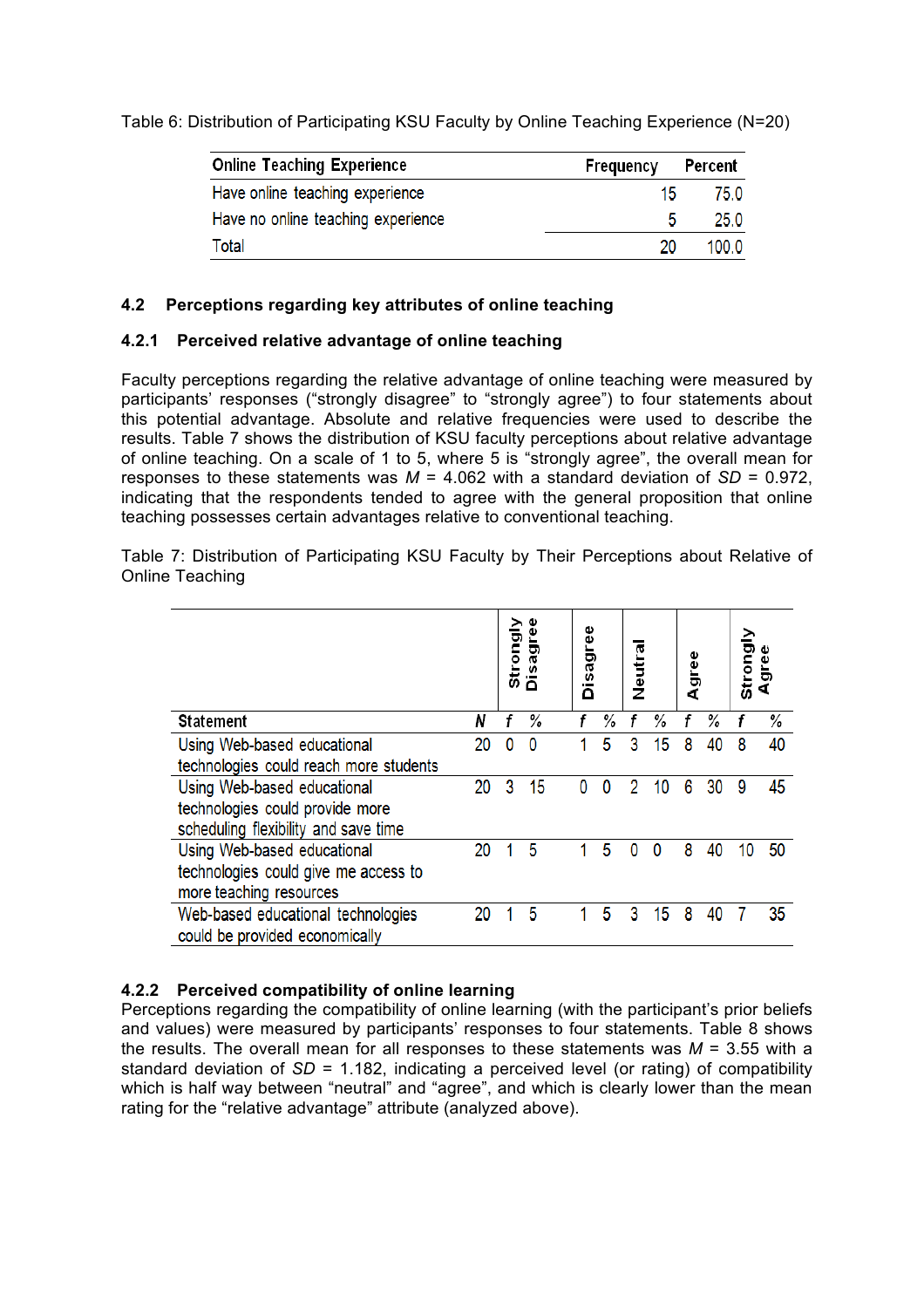Table 8: Distribution of Participating KSU Faculty by Their Perceptions about compatibility of Online Teaching

|                                                                                                        |    |   | Strongly<br>Disagree |  | Disagree |    | Neutral |    | gree<br>⋖ |    | Strongly |    |
|--------------------------------------------------------------------------------------------------------|----|---|----------------------|--|----------|----|---------|----|-----------|----|----------|----|
| <b>Statement</b>                                                                                       | N  |   | %                    |  |          | %  |         | %  |           | %  |          | %  |
| Web-based educational technologies are<br>available to me                                              | 20 |   | 5                    |  | 2        | 10 | 5       | 25 | 6         | 30 | 6        | 30 |
| Using Web-based educational technologies<br>are acceptable to me                                       | 20 |   | 5                    |  | 3        | 15 | 3       | 15 | 5         | 25 | 8        | 40 |
| Procedures used in Web-based<br>educational technologies would fit well with<br>my teaching conditions | 20 | 2 | 10                   |  | 2        | 10 |         | 35 | 3         | 15 | 6        | 30 |
| Web-based educational technologies are<br>available to students                                        | 20 |   | 5                    |  | 9        | 45 |         | 5  | 2         | 10 |          | 35 |

# **4.2.3 Perceived complexity of online learning**

Perceptions regarding the complexity of online learning were measured by participants' responses to four statements. The scale used to measure perceived complexity is a reverse scale, i.e. the higher the score, the less complexity is perceived. Table 9 shows the results. The overall mean for responses to these four statements was  $M = 3.5$  with a standard deviation of *SD* = 0.866, indicating a favorability rating similar to that for "compatibility" but lower than for "relative advantage".

Table 9: Distribution of Participating KSU Faculty by Their Perceptions about complexity of Online Teaching

|                                                                                                                                    |    | តី | Vlõuo.<br>ag<br>ة |   | Disagree |   | Neutral |   | Agree | Strongly |    |
|------------------------------------------------------------------------------------------------------------------------------------|----|----|-------------------|---|----------|---|---------|---|-------|----------|----|
| <b>Statement</b>                                                                                                                   | Ν  |    | %                 | f | %        |   | %       |   | %     |          | %  |
| Web-based educational technologies are<br>readily available to faculty                                                             | 20 | 0  | 0                 | 6 | 30       | 2 | 10      |   | 35    | 5        | 25 |
| Web-based educational technologies are<br>easy to use.                                                                             | 20 |    | 5                 | 2 | 10       | 3 | 15      | 9 | 45    | 5        | 25 |
| The changes in teaching methodology<br>necessary to use Web-based educational<br>technologies are easy to understand.              | 20 | 0  | $\Omega$          | 6 | 30       | 5 | 25      | 6 | 30    | 3        | 15 |
| The changes in teaching methodology<br>necessary to use Web-based educational<br>technologies will be easy for me to<br>implement. | 20 | 0  | 0                 | 6 | 30       | 3 | 15      | 8 | 40    | 3        | 15 |

# **4.2.4 Perceived trialability of online learning**

Perceptions regarding the trialability of online learning were measured by participants' responses to four statements about such trialability. Table 10 shows the relevant results.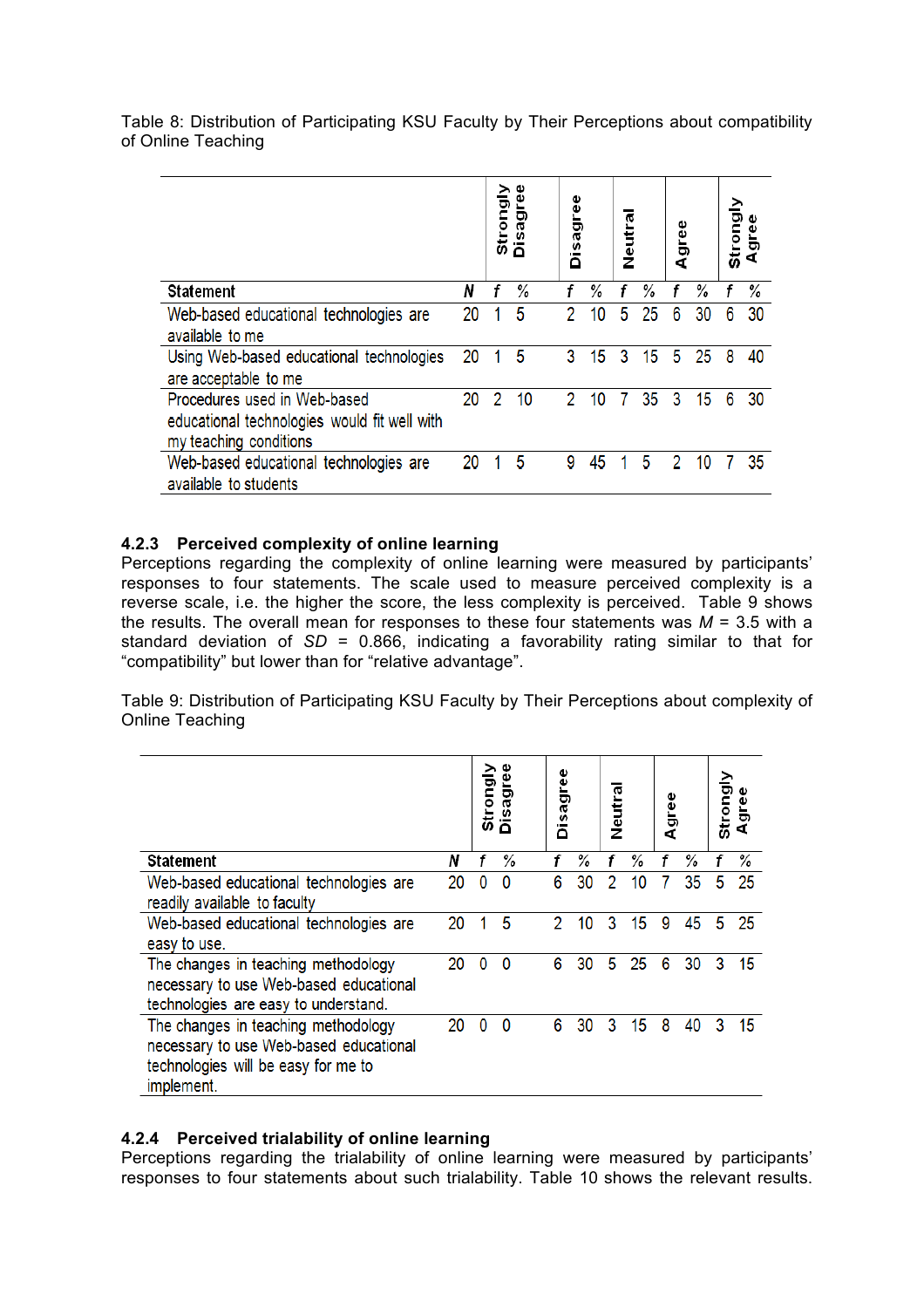The overall mean for responses to these statements was  $M = 3.65$  with a standard deviation of *SD* = 0.943, indicating a favorability rating higher than for "compatibility" and "complexity" but still below that of "relative advantage".

Table 10: Distribution of Participating KSU Faculty by Their Perceptions about trialability of Online Teaching

|                                                                                                                                                                                                        |    |   | Strongly<br>Disagree |                | Disagree |   | Neutra |   | gree<br>ď | Strongly | gree<br>ď |
|--------------------------------------------------------------------------------------------------------------------------------------------------------------------------------------------------------|----|---|----------------------|----------------|----------|---|--------|---|-----------|----------|-----------|
| <b>Statement</b>                                                                                                                                                                                       | Ν  | f | %                    | f              | %        | f | ℅      | f | %         | f        | %         |
| It is possible for me to deliver selected<br>portions of a course (a single lesson or<br>unit) using Web-based educational<br>technologies prior to developing an entire<br>course.                    | 20 |   | 5                    | $\overline{2}$ | 10       | 6 | 30     | 8 | 40        | 3        | 15        |
| It is currently possible for me to incorporate<br>selected teaching materials (e.g., readings,<br>assignments, references) on the Web in<br>support of my classes.                                     | 20 | 0 | 0                    | 3              | 15       | 2 | 10     | 9 | 45        | 6        | 30        |
| It is currently possible for me to accomplish<br>some teaching functions (e.g., reporting<br>grades, communication with students,<br>demonstrations, identify sources and<br>references) on the Web.   | 20 | 0 | 0                    | 5              | 25       | 1 | 5      | 8 | 40        | 6        | 30        |
| It is possible for students to use Web-<br>based educational technologies (e.g.,<br>Accessing the Internet, downloading and<br>uploading materials, watching video<br>lessons, chatting on-line, etc.) | 20 | 0 | 0                    | 7              | 35       | 3 | 15     | 4 | 20        | 6        | 30        |

# **4.2.5 Perceived observability of online learning**

Perceptions regarding the observability of the effects of online learning were measured by participants' responses to four statements about such observability; see Table 11. The overall mean for responses to these statements was *M* = 4.13 with a standard deviation of *SD* = 0.614. This represents the highest favorability rating for any of the five nominated attributes of online education.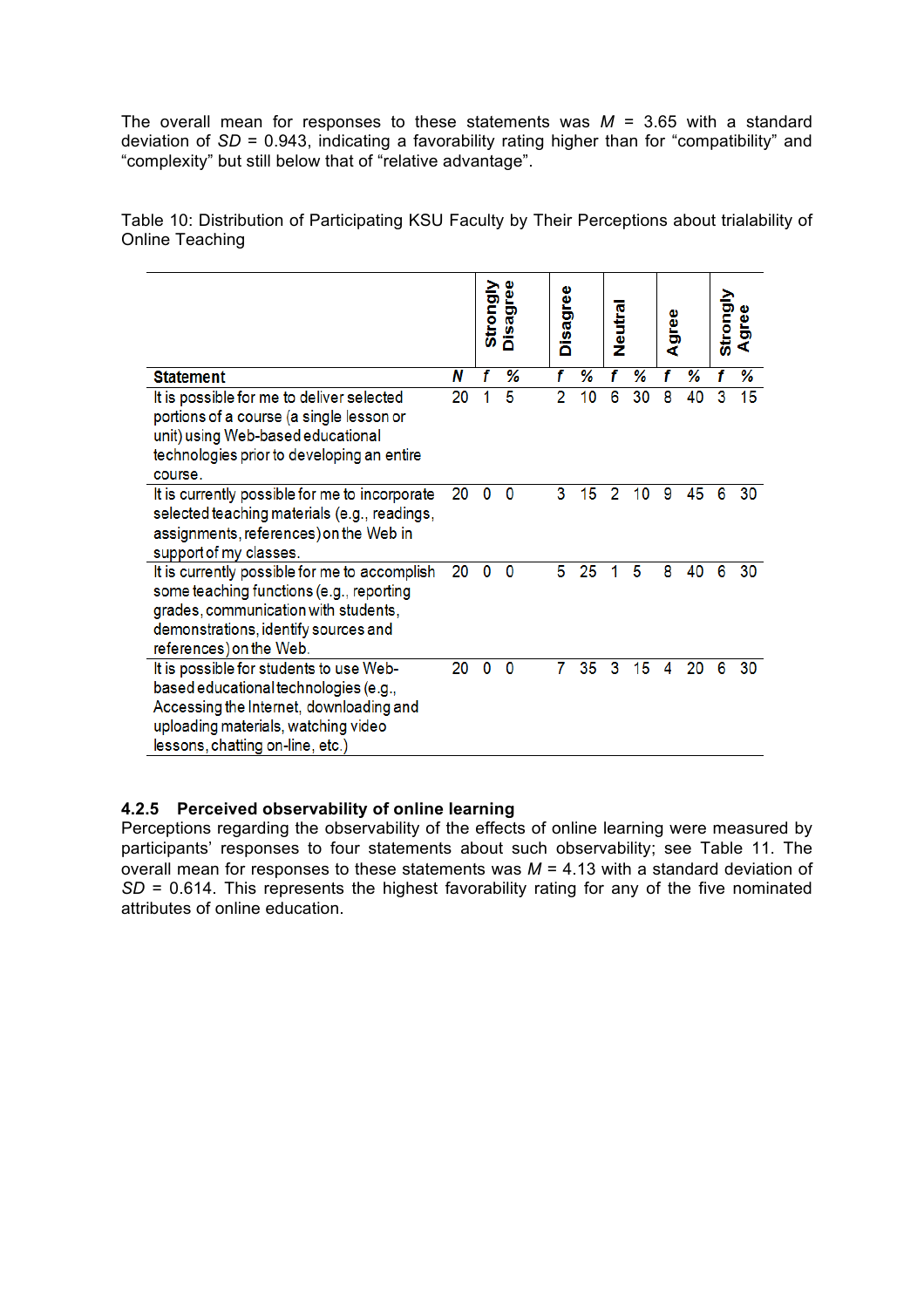|                                                                                        |    | Strongly<br>Disag |   |   | Disagree |   | Neutra |   |    | Agree |    | Stron |  |
|----------------------------------------------------------------------------------------|----|-------------------|---|---|----------|---|--------|---|----|-------|----|-------|--|
| <b>Statement</b>                                                                       | Ν  |                   | ℅ |   | ℅        |   | %      |   | ℅  |       | ℅  |       |  |
| I know of some faculty members who are<br>using Web-based educational<br>technologies. | 20 | 0                 | 0 |   | 10       |   | 0      |   | 35 |       | 55 |       |  |
| I have observed some Web-based<br>courses on my campus.                                | 20 | O                 |   | 3 | 15       |   | 5      | 9 | 45 |       | 35 |       |  |
| I am aware of the benefits of Web-based<br>educational technologies for students       | 20 | n                 |   | n | n        | 3 | 5      | 9 | 45 | 8     | 40 |       |  |
| I am aware of the limitations of Web-<br>based educational programs for students       | 20 | n                 | n | n | n        | 6 | 30     | 9 | 45 | 5     | 25 |       |  |

Table 11: Distribution of Participating KSU Faculty by Their Perceptions about observability of Online Teaching

# **4.3 Faculty's attitude toward online education**

Faculty members' attitude toward online learning was measured by participants' responses to twelve statements; see Table 12. The overall mean for responses to these twelve statements was *M* = 3.68 with a standard deviation of *SD* = 1.10. This indicates a moderately favorable attitude toward online teaching.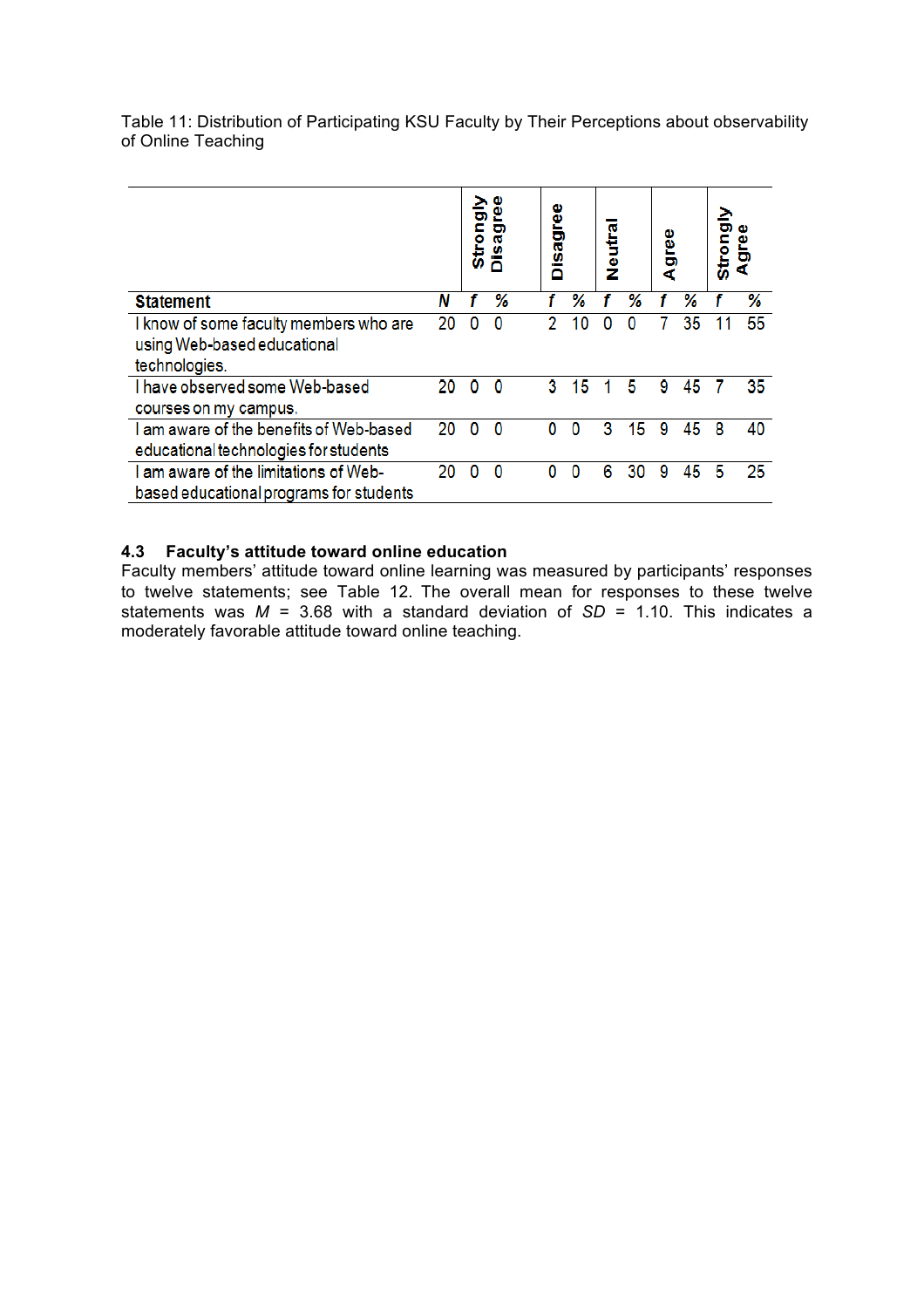|                                                                                                                                                 |    | Strongly<br>Disagree |                |                     |                |                     |                |                     |                |      |
|-------------------------------------------------------------------------------------------------------------------------------------------------|----|----------------------|----------------|---------------------|----------------|---------------------|----------------|---------------------|----------------|------|
|                                                                                                                                                 |    |                      | Disagree       |                     | Neutral        |                     | Agree          |                     | Strongly<br>4Ï | gree |
| <b>Statement</b>                                                                                                                                | N  | %<br>f               | f              | %                   | f              | %                   | f              | %                   | f              | %    |
| E-Learning can solve many of our<br>educational problems                                                                                        | 20 | 5<br>1               | $\overline{2}$ | 1<br>0              | 4              | $\overline{2}$<br>0 | $\overline{8}$ | 4<br>0              | $\overline{5}$ | 25   |
| E-Learning will bring new opportunities<br>for organizing teaching and learning.                                                                | 20 | 210                  | $\overline{3}$ | 1<br>5              | 1              | $\overline{5}$      | 1<br>0         | $\overline{5}$<br>0 | 4              | 20   |
| E-Learning saves time and effort for<br>both teachers and students                                                                              | 20 | 210                  | 1              | $\overline{5}$      | 4              | $\overline{2}$<br>0 | 7              | $\overline{3}$<br>5 | $\overline{6}$ | 30   |
| E-Learning increases access to<br>education and training.                                                                                       | 20 | 5<br>1               | 4              | $\overline{2}$<br>0 | $\overline{2}$ | 1<br>0              | 8              | $\overline{4}$<br>0 | 5              | 25   |
| E-Learning will increase my efficiency<br>in teaching                                                                                           | 20 | 0 <sub>0</sub>       | $\overline{3}$ | 1<br>5              | 5              | $\overline{2}$<br>5 | 5              | $\overline{2}$<br>5 | 7              | 35   |
| E-Learning enables collaborative<br>learning                                                                                                    | 20 | $\overline{5}$<br>1  | $\overline{3}$ | 5                   | $\overline{3}$ | 1<br>5              | $\overline{7}$ | $\overline{3}$<br>5 | $\overline{6}$ | 30   |
| E-Learning can engage learners more<br>than other forms of learning                                                                             | 20 | 5<br>1               | $\overline{3}$ | 1<br>5              | $\overline{3}$ | $\overline{1}$<br>5 | $6\phantom{a}$ | $\overline{3}$<br>0 | 7              | 35   |
| E-Learning increases the quality of<br>teaching and learning because it<br>integrates all forms of media; print,<br>audio, video, and animation | 20 | $\overline{2}$<br>10 | 3              | 1<br>5              | $\overline{3}$ | 1<br>5              | 4              | $\overline{2}$<br>0 | 8              | 40   |
| E-Learning increases the flexibility of<br>teaching and learning                                                                                | 20 | 210                  | $\overline{2}$ | 1<br>0              | 3              | 1<br>5              | 6              | 3<br>0              | 7              | 35   |
| E-Learning improves communication<br>between students and teachers                                                                              | 20 | 5<br>1               | $\overline{3}$ | 1<br>5              | $\overline{2}$ | $\overline{1}$<br>0 | 9              | 4<br>5              | 5              | 25   |
| E-Learning enhances the pedagogic<br>value of a course                                                                                          | 20 | 3<br>15              | 1              | $\overline{5}$      | 4              | $\overline{2}$<br>0 | 6              | $\overline{3}$<br>0 | $\overline{6}$ | 30   |
| Open universities should adopt more<br>and more e-learning for their students                                                                   | 20 | 0<br>0               | $\overline{2}$ | 1<br>$\overline{2}$ | 5              | $\overline{2}$<br>5 | 7              | $\overline{3}$<br>5 | 6              | 30   |

Table 12: Distribution of Participating KSU Faculty by Their attitude of Online Teaching

# **4.4 Relationship between personal characteristics and perceptions regarding key attributes of online education**

# **4.4.1 Age of respondent and perceived attributes of online teaching**

Table 13 shows the distribution of participating KSU faculty members' perceptions about attributes of online learning, classified by the respondent's age. It would appear that faculty perceptions about each attribute of online teaching did not vary significantly with age. For example, the analysis suggests that the null hypothesis of no correlation between age and perception regarding the relative advantage of online education cannot be rejected at the 5%, or even the 10%, level of significance (indeed, it can only be rejected at the 70% level). Similarly, the null hypothesis that there is no correlation between age and perceptions regarding the trialability of online teaching cannot be rejected at the 10% level of significance, and so on.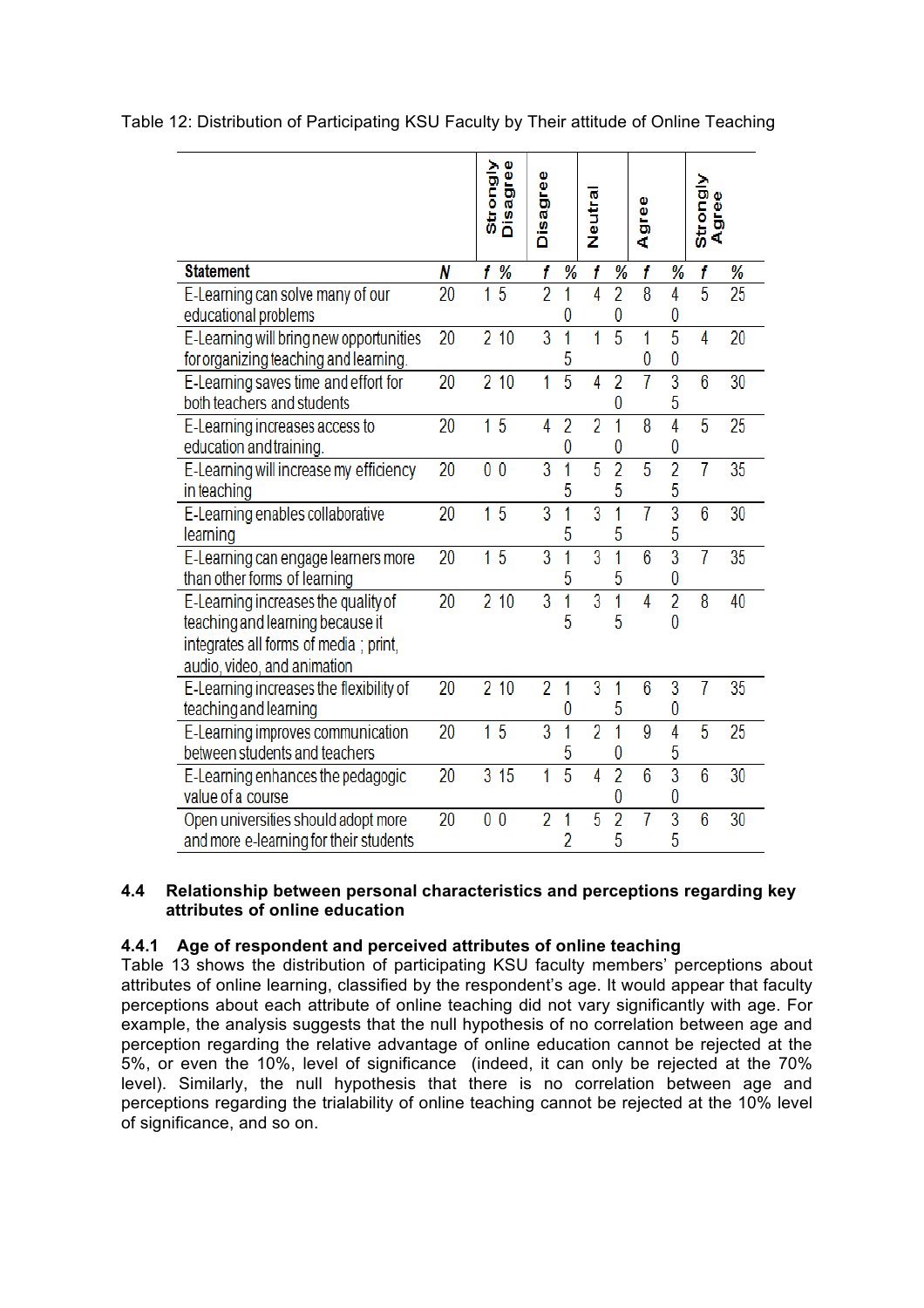| <b>Relative Advantage</b> | n              | <b>Mean</b> | $\overline{SD}$          | Sig.      |
|---------------------------|----------------|-------------|--------------------------|-----------|
| Age                       |                |             |                          |           |
| $20 - 25$                 | 1              | 5           |                          | $\cdot$ 7 |
| 26-30                     | 6              | 3.8333      | .83166                   |           |
| 31-35                     | 6              | 4.2083      | .65986                   |           |
| 36-40                     | 4              | 3.5625      | 1.73656                  |           |
| 41-45                     | 2              | 4.5000      | .35355                   |           |
| 46-50                     | 1              | 4.7500      |                          |           |
| <b>Trialability</b>       | N              | <b>Mean</b> | $\overline{SD}$          | Sig.      |
| Age                       |                |             |                          |           |
| $20 - 25$                 | 1              | 3           |                          | .127      |
| 26-30                     | 6              | 3.4583      | .73172                   |           |
| 31-35                     | 6              | 4.0417      | .79713                   |           |
| 36-40                     | 4              | 2.8125      | 1.12500                  |           |
| 41-45                     | $\overline{2}$ | 4.3750      | .17678                   |           |
| 46-50                     | 1              | 5           |                          |           |
| <b>Observability</b>      | N              | <b>Mean</b> | SD                       | Sig.      |
| Age                       |                |             |                          |           |
| $20 - 25$                 | 1              | 3.7500      |                          | .308      |
| 26-30                     | 6              | 3.9167      | .37639                   |           |
| 31-35                     | 6              | 4.3333      | .76920                   |           |
| 36-40                     | 4              | 3.8125      | .55434                   |           |
| 41-45                     | 2              | 4.6250      | .53033                   |           |
| 46-50                     | 1              | 5           |                          |           |
| Compatibility             | n              | Mean        | SD                       | Sig.      |
| Age                       |                |             |                          |           |
| $20 - 25$                 | 1              | 5           |                          | .304      |
| 26-30                     | 6              | 3.1250      | 1.08109                  |           |
| 31-35                     | 6              | 4.0417      | 1.04183                  |           |
| 36-40                     | 4              | 3.0625      | 1.17925                  |           |
| 41-45                     | $\overline{2}$ | 2.8750      | 1.59099                  |           |
| 46-50                     | 1              | 5           |                          |           |
| <b>Complexity</b>         | n              | Mean        | $\overline{\textit{SD}}$ | Sig.      |
| Age                       |                |             |                          |           |
| $20 - 25$                 | 1              | 4           |                          | .610      |
| 26-30                     | 6              | 3.3333      | .49160                   |           |
| 31-35                     | 6              | 3.5833      | 1.03280                  |           |
| 36-40                     | 4              | 3           | 1.25831                  |           |
| 41-45                     | 2              | 4           |                          |           |
| 46-50                     | 1              | 4.5         |                          |           |

Table 13: Distribution of Participating KSU Faculty Perception about Attributes of Online Learning by Age

### **4.4.2 Gender of respondent and perceived attributes of online teaching**

Table 14 shows the distribution of perceptions about attributes of online learning, according to the respondent's gender. It would appear that male respondents tend to rate online education more favorably than do female respondents with respect to the "relative advantage" attribute (the difference is significant even at the 1% level) and to the "complexity" attribute (the difference is significant at the 10% level)  $1$ . There is no evidence of any correlation between gender and perceptions regarding the other attributes.

<u> 1989 - Johann Stein, mars et al. 1989 - Anna ann an t-Anna ann an t-Anna ann an t-Anna ann an t-Anna ann an t-</u>

<sup>&</sup>lt;sup>1</sup> The ratings for "complexity" are based on a reverse scale, so that a higher score indicates a more favourable rating, that is, a *lower* level of complexity.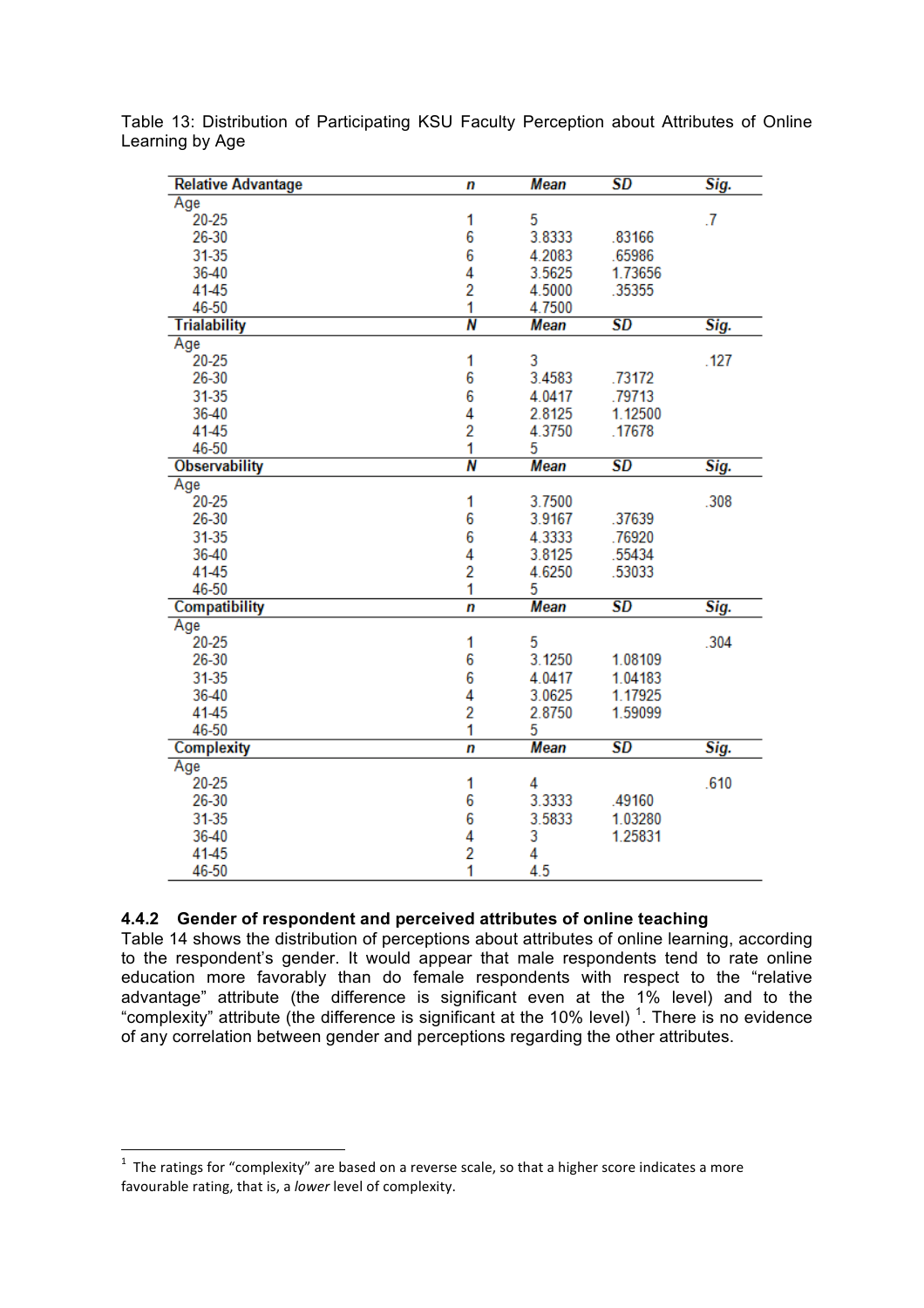| <b>Relative Advantage</b> | n           | Mean   | <b>SD</b> | Sig. |
|---------------------------|-------------|--------|-----------|------|
| Gender                    |             |        |           |      |
| Male                      | 12          | 4.5417 | .39648    | .004 |
| Female                    | 8<br>3.3438 |        | 1.15679   |      |
| <b>Trialability</b>       | n           | Mean   | <b>SD</b> | Sig. |
| Gender                    |             |        |           |      |
| Male                      | 12          | 3.7292 | .83570    | .658 |
| Female                    | 8           | 3.5312 | 1.3733    |      |
| <b>Observability</b>      | n           | Mean   | SD        | Sig. |
| Gender                    |             |        |           |      |
| Male                      | 12          | 4.2708 | .58832    | .245 |
| Female                    | 8           | 3.9375 | .63738    |      |
| Compatibility             | n           | Mean   | SD        | Sig. |
| Gender                    |             |        |           |      |
| Male                      | 12          | 3.7292 | 1.04696   | .421 |
| Female                    | 8           | 3.2812 | 1.39154   |      |
| <b>Complexity</b>         | n           | Mean   | SD        | Sig. |
| Gender                    |             |        |           |      |
| Male                      | 12          | 3.7708 | .64366    | .087 |
| Female                    | 8           | 3.0938 | 1.03456   |      |

Table 14: Distribution of Participating KSU Faculty Perception about Attributes of Online Learning by Gender

## **4.4.3 Respondent's education level and perceived attributes of online teaching**

Table 15 shows the distribution of respondents' perceptions about attributes of online learning, by the respondent's level of education. Faculty perceptions about the "observability" attribute appear to correlate with the respondent's education level, in that respondents with higher education levels tend to rate online education more favorably with respect to this attribute (the difference being significant at the 10% level). There is no evidence of any correlation between education level and perceptions regarding the other attributes.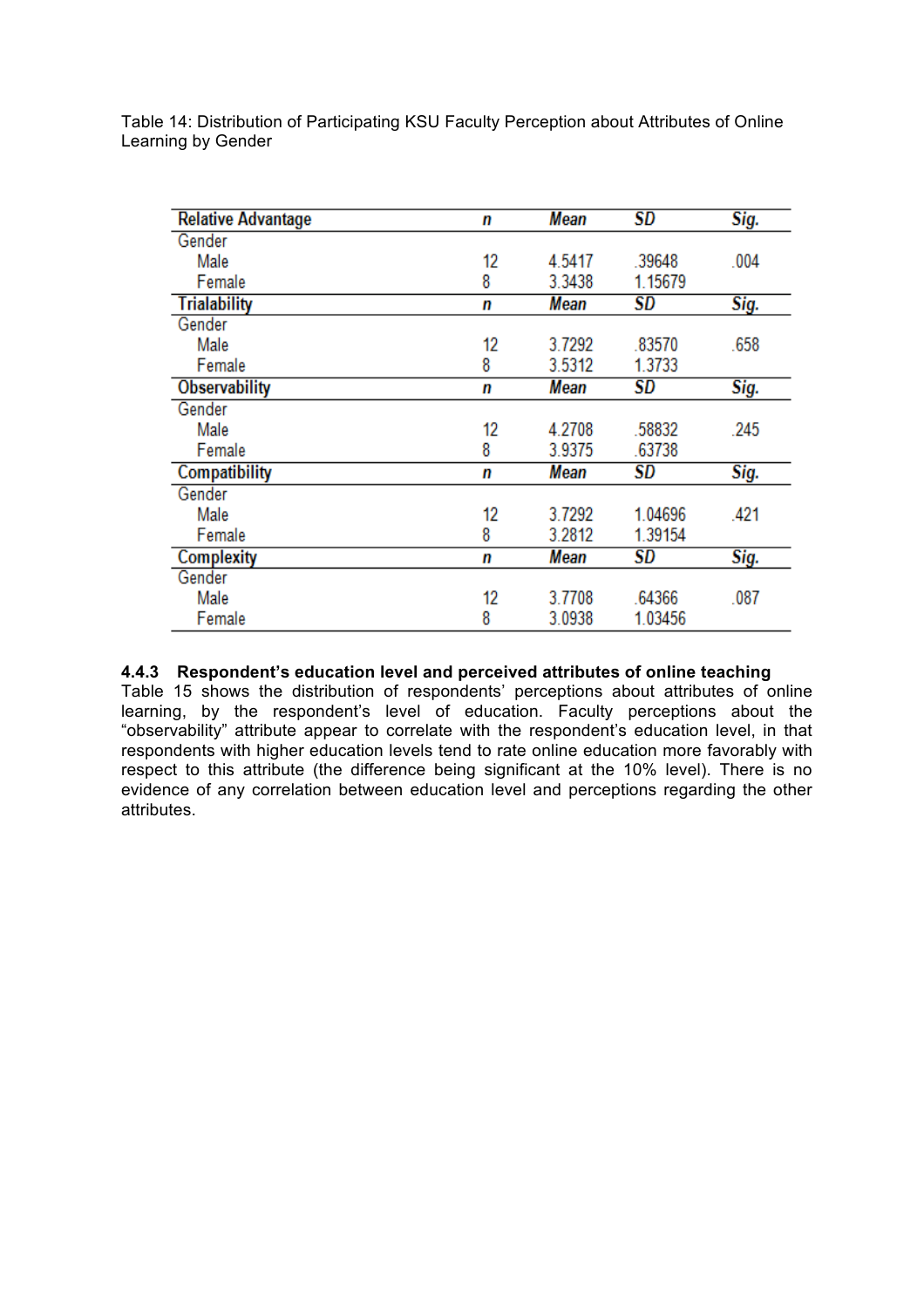Table 15: Distribution of Participating KSU Faculty Perception about Attributes of Online Learning by level of education

| <b>Relative Advantage</b><br>Mean<br>n |    |                   | SD      | Sig. |
|----------------------------------------|----|-------------------|---------|------|
| Level education                        |    |                   |         |      |
| <b>Bachelors</b>                       | 6  | 3.6667<br>1.44626 |         | .373 |
| Master's                               | 12 | 4.1458            | .71078  |      |
| Doctoral                               | 2  | 4.7500            |         |      |
| <b>Trialability</b>                    | n  | Mean              | SD      | Sig. |
| Level education                        |    |                   |         |      |
| <b>Bachelors</b>                       | 6  | 3.5417            | .82790  | .322 |
| Master's                               | 12 | 3.5417            | 1.00472 |      |
| Doctoral                               | 2  | 4.6250            | .53033  |      |
| <b>Observability</b>                   | n  | Mean              | SD      | Sig. |
| Level education                        |    |                   |         |      |
| <b>Bachelors</b>                       | 6  | 4.2083<br>.62082  |         | .073 |
| Master's                               | 12 | 3.9583            | .55220  |      |
| Doctoral                               | 2  | 5                 |         |      |
| <b>Compatibility</b>                   | n  | <b>Mean</b>       | SD      | Sig. |
| Level education                        |    |                   |         |      |
| <b>Bachelors</b>                       | 6  | 3.6250            | 1.40312 | .970 |
| Master's                               | 12 | 1.01597<br>3.5417 |         |      |
| Doctoral                               | 2  | 3.3750            | 2.29810 |      |
| <b>Complexity</b>                      | n  | Mean              | SD      | Sig. |
| Level education                        |    |                   |         |      |
| <b>Bachelors</b>                       | 6  | 3.1250            | .93207  | .274 |
| Master's                               | 12 | 3.5625            | .84022  |      |
| Doctoral                               | 2  | 4.2500            | .35355  |      |

### **4.4.4 Respondent's professional area and perceived attributes of online teaching**

Table 16 shows the distribution of respondents' perceptions about attributes of online learning, by the respondent's professional area. It is apparent that respondents from the computer science college tend to rate online education more favorably than do respondents from the education college. These differences (and other inter-faculty differences) were sufficient to allow us to reject the null hypothesis (of no relationship between a respondent's professional affiliation and his or her perceptions regarding attributes of online education) with respect to three attributes: trialability and complexity at the 5% significance level  $^1$ , and observability at the 10% level.

<u> 1989 - Johann Stein, mars et al. 1989 - Anna ann an t-Anna ann an t-Anna ann an t-Anna ann an t-Anna ann an t-</u>

 $^1$  Recall that complexity is measured by a reverse scale, so that a higher score indicates a more favorable rating,
that
is,
one
indicating *less*complexity.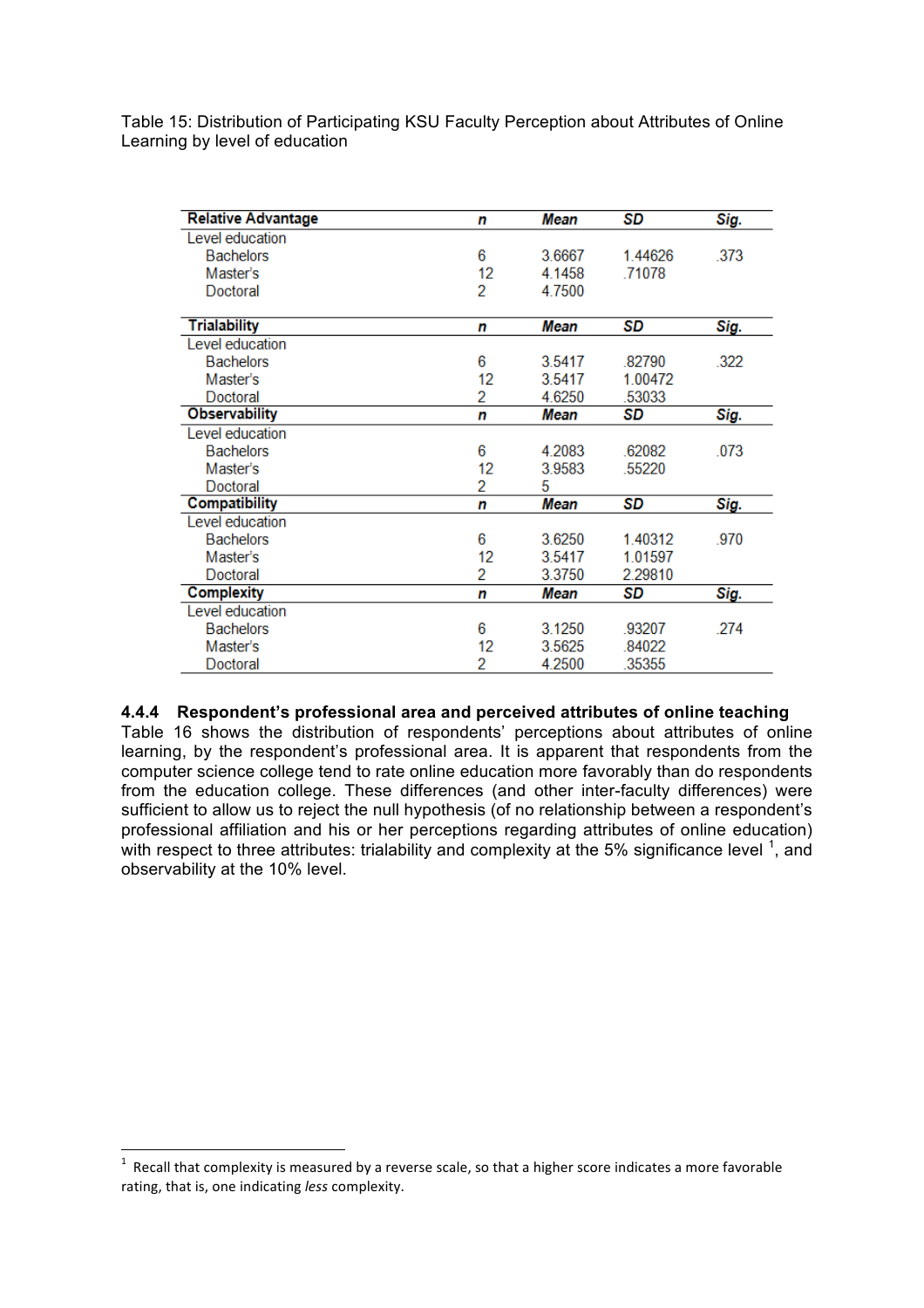| <b>Relative Advantage</b> | n              | Mean        | $\overline{SD}$        | Sig. |
|---------------------------|----------------|-------------|------------------------|------|
| <b>Professional area</b>  |                |             |                        |      |
| Computer science          | 2              | 4.5         | .35355                 | .528 |
| Education                 | 8              | 3.6250      | 1.28174                |      |
| <b>Business</b>           | 4              | 4.0625      | .94373                 |      |
| Science                   | $\overline{2}$ | 4.2500      | .35355                 |      |
| Engineering               | 4              | 4.6250      | .32275                 |      |
|                           |                |             |                        |      |
| <b>Trialability</b>       | n              | Mean        | SD                     | Sig. |
| <b>Professional area</b>  |                |             |                        |      |
| Computer science          | 2              | 4.8750      | .17678                 | .036 |
| Education                 | 8              | 3.1250      | .79057                 |      |
| <b>Business</b>           | 4              | 3.2500      | 1.15470                |      |
| Science                   | $\overline{2}$ | 3.8750      | .53033                 |      |
| Engineering               | 4              | 4.3750      | .25000                 |      |
| <b>Observability</b>      | n              | Mean        | $\overline{\text{SD}}$ | Sig. |
| Professional area         |                |             |                        |      |
| Computer science          | 2              | 4.6250      | .53033                 | .091 |
| Education                 | 8              | 3.6875      | .49552                 |      |
| <b>Business</b>           | 4              | 4.4375      | .65749                 |      |
| Science                   | 2              | 4.2500      | .70711                 |      |
| Engineering               | 4              | 4.4375      | .42696                 |      |
| <b>Compatibility</b>      | n              | <b>Mean</b> | $\overline{\text{SD}}$ | Sig. |
| Professional area         |                |             |                        |      |
| Computer science          | 2              | 5           |                        | .131 |
| Education                 | 8              | 3.0313      | 1.20592                |      |
| <b>Business</b>           | 4              | 3           | 1.25831                |      |
| Science                   | 2              | 4.1250      | .17678                 |      |
| Engineering               | 4              | 4.1250      | .82916                 |      |
| <b>Complexity</b>         | n              | Mean        | SD                     | Sig. |
| <b>Professional area</b>  |                |             |                        |      |
| Computer science          | 2              | 4.6250      | .17678                 | .047 |
| Education                 | 8              | 2.8750      | .69437                 |      |
| <b>Business</b>           | 4              | 3.8125      | .74652                 |      |
| Science                   | 2              | 3.8750      | .17678                 |      |
| Engineering               | 4              | 3.6875      | 94373                  |      |

Table 16: Distribution of Participating KSU Faculty Perception about Attributes of Online Learning by professional area

### **4.4.5 Respondent's general teaching experience and perceived attributes of online teaching**

Table 17 shows the distribution of respondents' perceptions about attributes of online learning, by the respondent's years of general teaching experience. The latter variable appears to have no impact on faculty perceptions about the various attributes of online teaching: the null hypothesis cannot be rejected at the 10% significance level for any of the five attributes.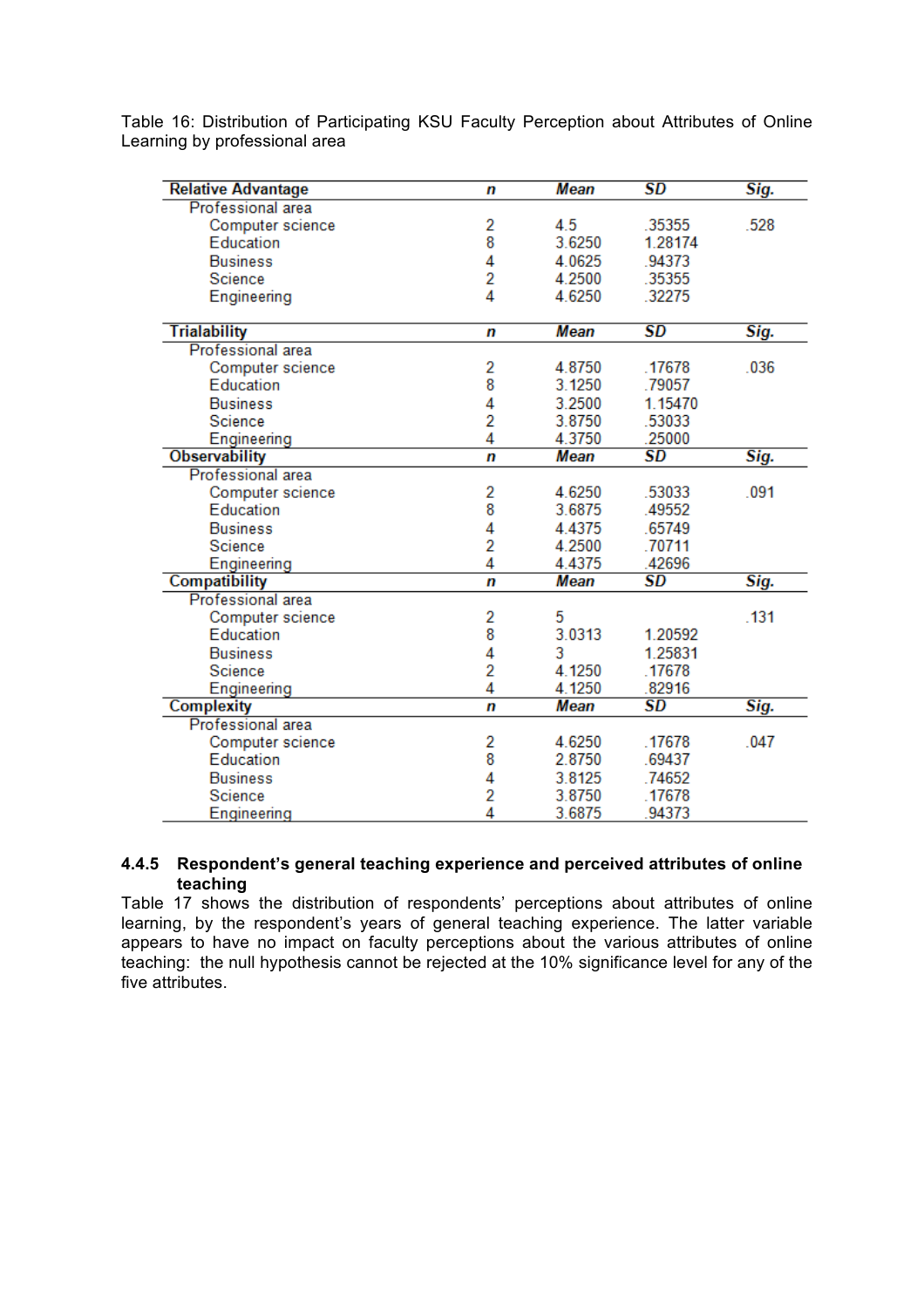| <b>Relative Advantage</b>   | n                                          | Mean        | SD                       | Sig. |
|-----------------------------|--------------------------------------------|-------------|--------------------------|------|
| <b>Teaching experiences</b> |                                            |             |                          |      |
| >2 years                    | 6                                          | 4.0833      | .98319                   | .330 |
| $3-6$                       | 7                                          | 4.3214      | .78680                   |      |
| $7-9$                       |                                            | 2.6250      | 1.59099                  |      |
| $10 - 12$                   | $\begin{array}{c} 2 \\ 3 \\ 1 \end{array}$ | 3.9167      | .80364                   |      |
| $13 - 15$                   |                                            | 4.7500      |                          |      |
| $16 - 18$                   | 1                                          | 4.7500      |                          |      |
|                             |                                            |             |                          |      |
| <b>Trialability</b>         | n                                          | <b>Mean</b> | SD                       | Sig. |
| <b>Teaching experiences</b> |                                            |             |                          |      |
| >2 years                    | 6                                          | 3.7083      | .91401                   | .550 |
| $3 - 6$                     | 7                                          | 3.5714      | 1.01770                  |      |
| $7-9$                       | $\overline{2}$                             | 2.7500      | .70711                   |      |
| $10 - 12$                   | 3                                          | 3.6667      | 1.04083                  |      |
| $13 - 15$                   | 1                                          | 4.2500      |                          |      |
| $16 - 18$                   | 1                                          | 5           |                          |      |
| <b>Observability</b>        | $\overline{r}$                             | Mean        | <b>SD</b>                | Sig. |
| <b>Teaching experiences</b> |                                            |             |                          |      |
| >2 years                    | 6                                          | 4.2083      | .62082                   | .255 |
| $3-6$                       |                                            | 4.1429      | .55635                   |      |
| $7-9$                       | $\frac{7}{2}$                              | 3.6250      | .17678                   |      |
| $10 - 12$                   |                                            | 3.7500      | .66144                   |      |
| $13 - 15$                   | 1                                          | 5           |                          |      |
| $16 - 18$                   | 1                                          | 5           |                          |      |
|                             |                                            |             |                          |      |
| <b>Compatibility</b>        | n                                          | Mean        | <b>SD</b>                | Sig. |
| <b>Teaching experiences</b> |                                            |             |                          |      |
| >2 years                    | 6                                          | 3.8750      | 1.32051                  | .174 |
| $3-6$                       | 7                                          | 3.8571      | 1.00889                  |      |
| $7-9$                       | $\frac{2}{3}$                              | 2.2500      | 35355                    |      |
| $10 - 12$                   |                                            | 3.1667      | .76376                   |      |
| $13 - 15$                   | 1                                          | 1.7500      |                          |      |
| $16 - 18$                   | 1                                          | 5           |                          |      |
| <b>Complexity</b>           | $\overline{p}$                             | Mean        | $\overline{\textit{SD}}$ | Sig. |
| <b>Teaching experiences</b> |                                            |             |                          |      |
| >2 years                    | 6                                          | 3.3750      | .70267                   | .278 |
| $3-6$                       | 7                                          | 3.8214      | .87457                   |      |
| $7-9$                       |                                            | 2.3750      | .88388                   |      |
| $10 - 12$                   | $\begin{array}{c} 2 \\ 3 \\ 1 \end{array}$ | 3.2500      | .90139                   |      |
| $13 - 15$                   |                                            | 4           |                          |      |
| $16 - 18$                   | 1                                          | 4.5         |                          |      |

Table 17: Distribution of Participating KSU Faculty Perception about Attributes of Online learning by teaching experiences

### **4.4.6 Respondent's online teaching experience and perceived attributes of online teaching**

Table 18 shows the distribution of respondents' perceptions about attributes of online learning, by the respondent's experience (or lack of experience) with online teaching. Faculty respondents with prior experience with online teaching tend to rate this form of teaching more favorably than do respondents who do not have such experience. For example, the null hypothesis of no differences in faculty perceptions about the trialability of online teaching between faculty members with and without prior online teaching experience can be rejected at the 5% significance level. A similar conclusion applies with respect to both observability and compatibility, but at a higher (10%) significance level.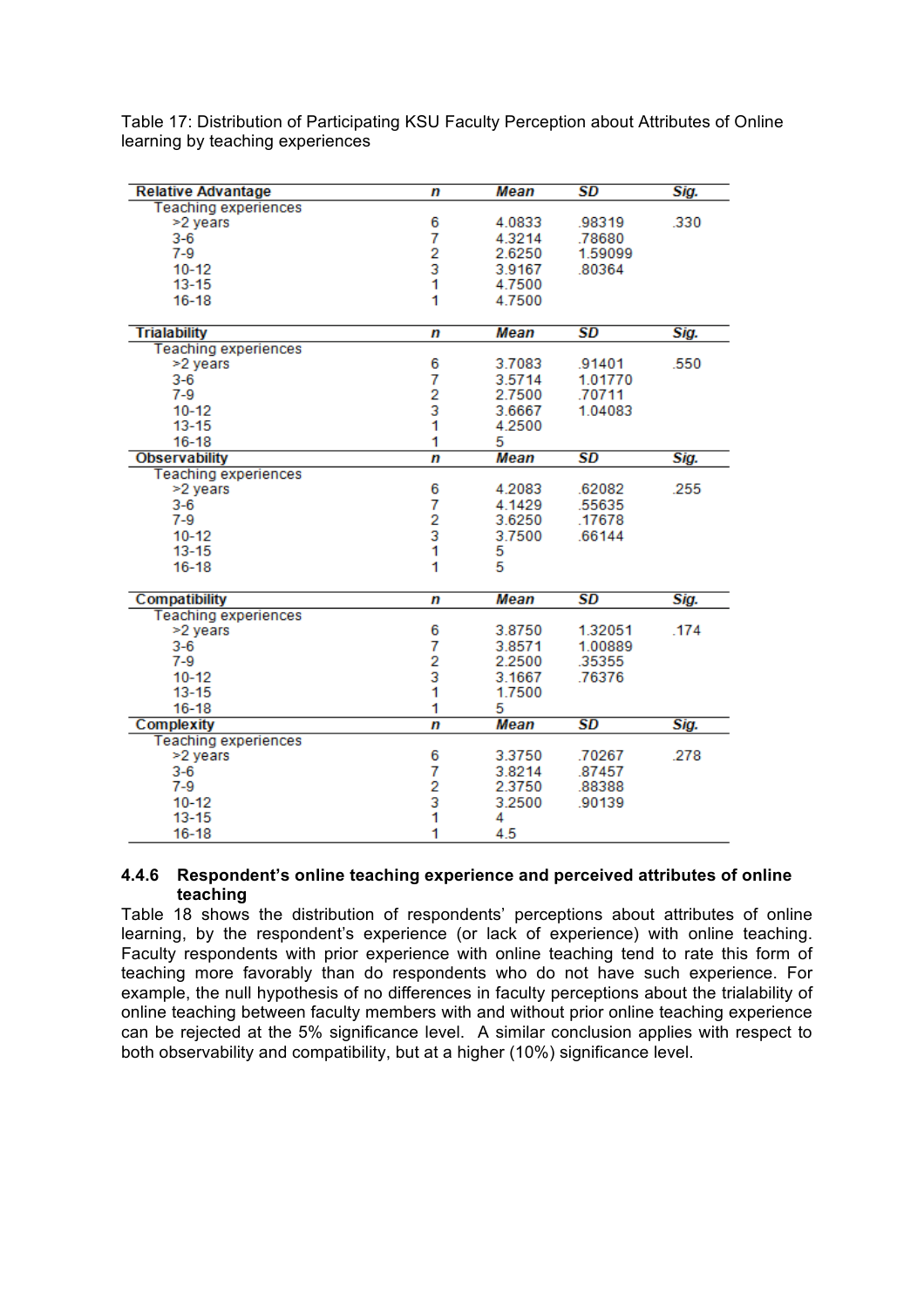Table 18: Distribution of Participating KSU Faculty Perception about Attributes of Online Learning by online teaching experiences

| <b>Relative Advantage</b>          | n  | Mean           | SD      | Sig. |
|------------------------------------|----|----------------|---------|------|
| Online teaching experiences        |    |                |         |      |
| Have online teaching experience    | 15 | 4.2167         | 1.01712 | .229 |
| Have no online teaching experience | 5  | 72024<br>3.600 |         |      |
| <b>Trialability</b>                | n  | Mean           | SD      | Sig. |
| Online teaching experiences        |    |                |         |      |
| Have online teaching experience    | 15 | 3.9167         | 85912   | 024  |
| Have no online teaching experience | 5  | 2.8500         | .76240  |      |
| <b>Observability</b>               | n  | Mean           | SD      | Sig. |
| Online teaching experiences        |    |                |         |      |
| Have online teaching experience    | 15 | 4.2833         | 61140   | .064 |
| Have no online teaching experience | 5  | 3.7000         | .41079  |      |
| <b>Compatibility</b>               | n  | Mean           | SD      | Sig. |
| Online teaching experiences        |    |                |         |      |
| Have online teaching experience    | 15 | 3.8333         | 1.24164 | .061 |
| Have no online teaching experience | 5  | 2.7000         | .20917  |      |
| <b>Complexity</b>                  | n  | Mean           | SD      | Sig. |
| Online teaching experiences        |    |                |         |      |
| Have online teaching experience    | 15 | 3.6333         | .90073  | .243 |
| Have no online teaching experience | 5  | 3.1000         | 67546   |      |

## **4.5 Relationship between perceptions regarding key attributes of online education and attitude toward it**

Table 19 shows the correlation coefficients that describe the degree to which variations in faculty attitude toward online teaching are associated with variations in faculty perceptions regarding the attributes of online teaching. As can be expected, faculty attitude toward online teaching is correlated with faculty ratings of all five attributes of online education. The strongest correlations exist between faculty attitude and faculty ratings of relative advantage and compatibility. This accords with intuitive expectations, in that the more a particular faculty member sees online teaching as possessing a competitive advantage over conventional forms of teaching and/or as being compatible with his or her own values and beliefs, the more he or she is inclined to accept this innovation in teaching. The internal consistency of these findings also serves to reinforce confidence in their validity, in the sense discussed above (see also Golafshani, (2003)

The correlation is slightly less strong between faculty attitude on one hand and, on the other, faculty ratings of the trialability and complexity of online teaching. And it is at its weakest between faculty attitude and faculty rating of the observability of online teaching's effects. Nevertheless, it is of interest to note that even in this weakest-correlation case, the positive association observed is still significant at the 10% level. As for the other four cases, the positive correlation is significant at a much more stringent (1%) level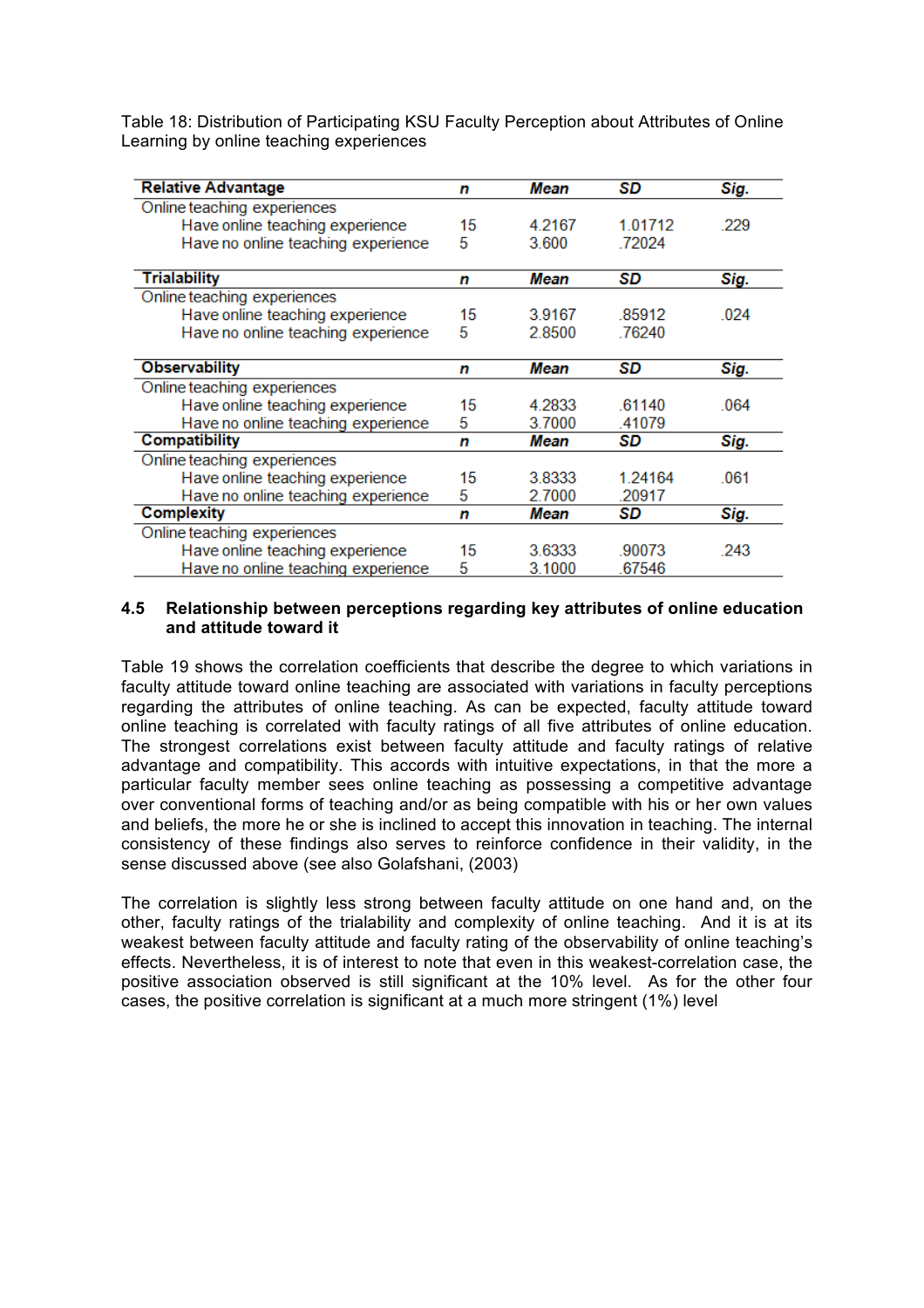### Table 19: Correlation Matrix

|          |                    | Attitude | dvantage<br>Relative<br>Æ | Compatibility | Trialability             | Complexity | Observability |
|----------|--------------------|----------|---------------------------|---------------|--------------------------|------------|---------------|
| Attitude | <b>Correlation</b> | 1.000    | .808                      | .768          | .623                     |            | $.611$ .414   |
|          | Sig.               |          |                           |               | .000**000**003**004**070 |            |               |

\*\*. Correlation is significant at the 0.01 level (2-tailed).

# **5 Summary and further discussion**

# **5.1 Summary of main findings**

The above results can be summarized in terms of the four research questions listed at the beginning of the paper.

## **Research Question 1: How do faculty members in King Saud University perceive key attributes of online teaching?**

Based on an analysis of the data sample collected for this study, it would appear that in general, responding faculty members at King Saud University rate online education favorably, with respect to all five attributes considered critical for the successful diffusion of an innovation. Faculty ratings tend to be higher for the attributes of "relative advantage" and "observability": online teaching is rated, on average, above 4 out of 5 in terms of relative advantage (compared with conventional teaching) and the observability of its effects. Ratings of compatibility (with the respondent's prior beliefs and values), complexity, and trialability (being amenable to being implemented on a trial, small-scale basis) tend to be lower – around  $3.5$  out of  $5$ .

# **Research Question 1: What is the attitude of faculty members toward online teaching?**

On the whole, responding faculty members tend to hold moderately favorable attitude toward online teaching, with a mean score of around 3.7 out of 5.

## **Research Question 3: Is there a relationship between a faculty member's personal characteristics and his/her ratings of key online teaching attributes?**

There is some evidence of relationships between a faculty member's characteristics and his or her ratings of the attributes of online teaching. In particular, respondents from the education college tend to give lower ratings, and respondents from the computer science college tend to give higher ratings, with respect to three out of the five attributes. Similarly, respondents with some prior online teaching experience give higher ratings than those given by respondents without such experience – this comment applies in the case of three (out of five) attributes. In addition, male respondents tend to rate online teaching more favorably than female respondents do. Finally, respondents with doctoral degrees tend to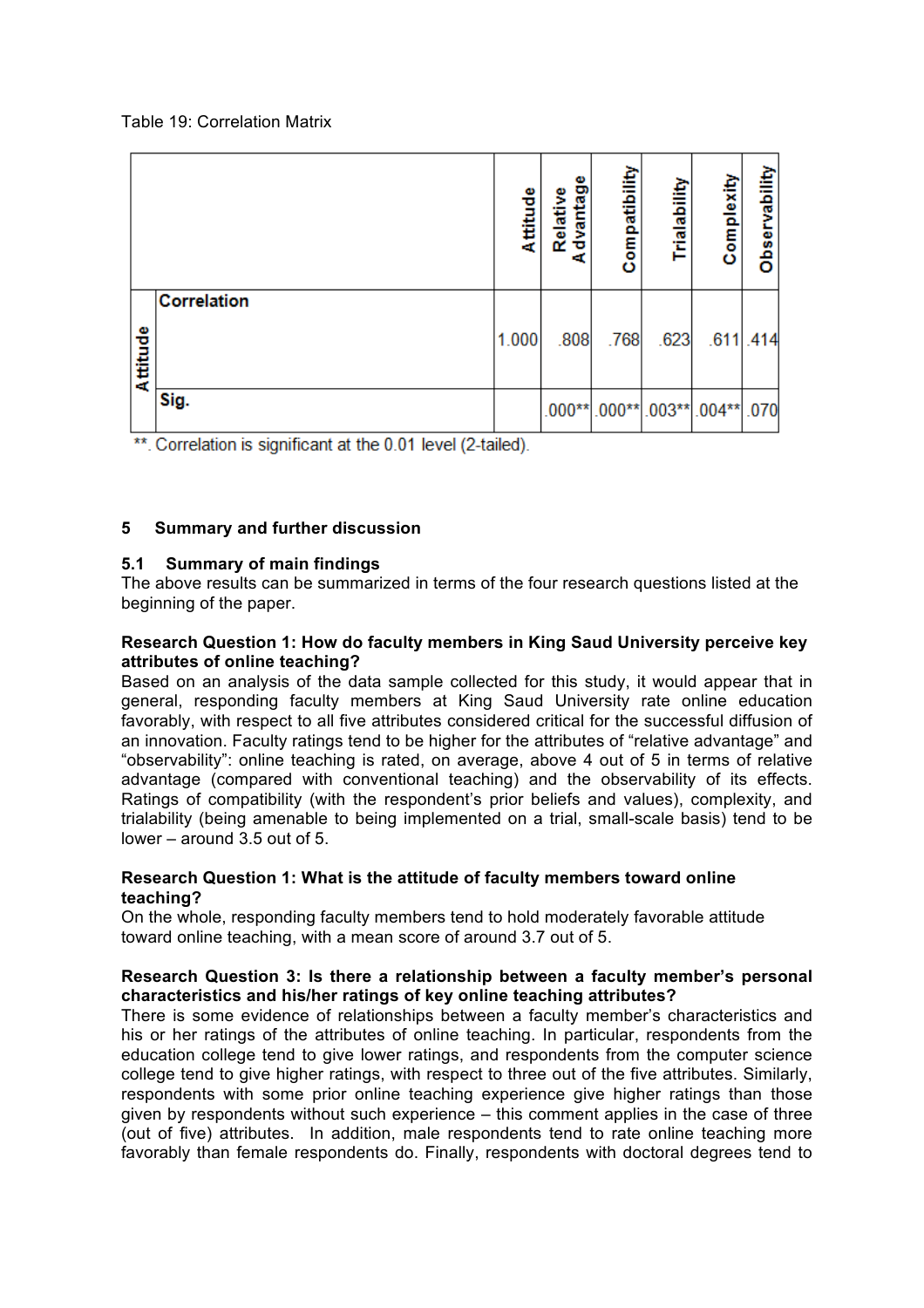give higher ratings than those given by respondents with master and bachelor degrees. All of these findings are consistent with intuitive expectations.

## **Research Question 4: Is there a relationship between faculty ratings of key online teaching attributes and faculty attitude toward online teaching?**

There is a significant and positive correlation between faculty attitude toward online teaching and faculty rating of each of the five attributes. The strongest correlation exists between faculty attitude and faculty ratings of "relative advantage" and "compatibility. Less strong correlation exists between faculty attitude and faculty ratings of "trialability" and "complexity". The least strong correlation is between faculty attitude and faculty rating of "observability". These findings tend to support the importance of the five attributes identified by Rogers (2003) as critical factors in determining whether an innovation, such as online education, will gain acceptance among practitioners and become widely diffused and adopted.

# **5.2 Further discussion and directions for future research**

The findings reported above are broadly consistent with those reported by previous studies in this area. With regard to some on-going questions, the present findings have added to the evidence being accumulated. For instance, while AL-Augab (2007) and Li (2004) found that prior online teaching experience does not influence a particular faculty member's perception of online teaching attributes, Tabata and Johnsrud (2007) found that faculty members with such experience tend to rate online teaching more favorably than those who do not have such experience. Our results lend support to the latter finding, in the context of a Saudi Arabian university.

What are the implications of these findings for King Saud University (KSU) in particular and, more generally, for other universities? The finding that professional area, previous online teaching experience, and gender all affect a faculty member's perceptions about the attributes of online learning is of particular relevance. If the KSU and similar institutions wish to succeed in diffusing the use of online education, they may find it useful to work with groups of faculty members who are more likely to hold unfavorable perceptions in order to resolve any legitimate concerns and correct any misperceptions. These groups include faculty members who have not had prior experience with online teaching, who are female, or who are in disciplines other than computer science. It is particularly noteworthy that faculty members in the education field, who might be expected to have the most experience and expertise in relation to teaching, tended to show the highest level of skepticism or resistance to online teaching. Their views need to be listened to carefully and any valid concerns arising from the process need to be fully addressed.

More generally, the findings imply the need for universities to raise awareness among faculty members about the relative advantages enjoyed by online education, and about how online teaching can be made more compatible with their own practices and less complex for them. This is because the present study has found very high levels of correlation between faculty perceptions of these attributes and their attitude toward online teaching.

Further research on the matters raised above is continuing. We recognize the need to enlarge the sample, both in simple numerical terms and in terms of the types of faculty members approached for participation in the survey. Moreover, qualitative information gained through one-on-one interviews of focus groups may well provide additional insights into the relationship between particular personal characteristics (such as gender or professional area) and faculty ratings of online teaching.